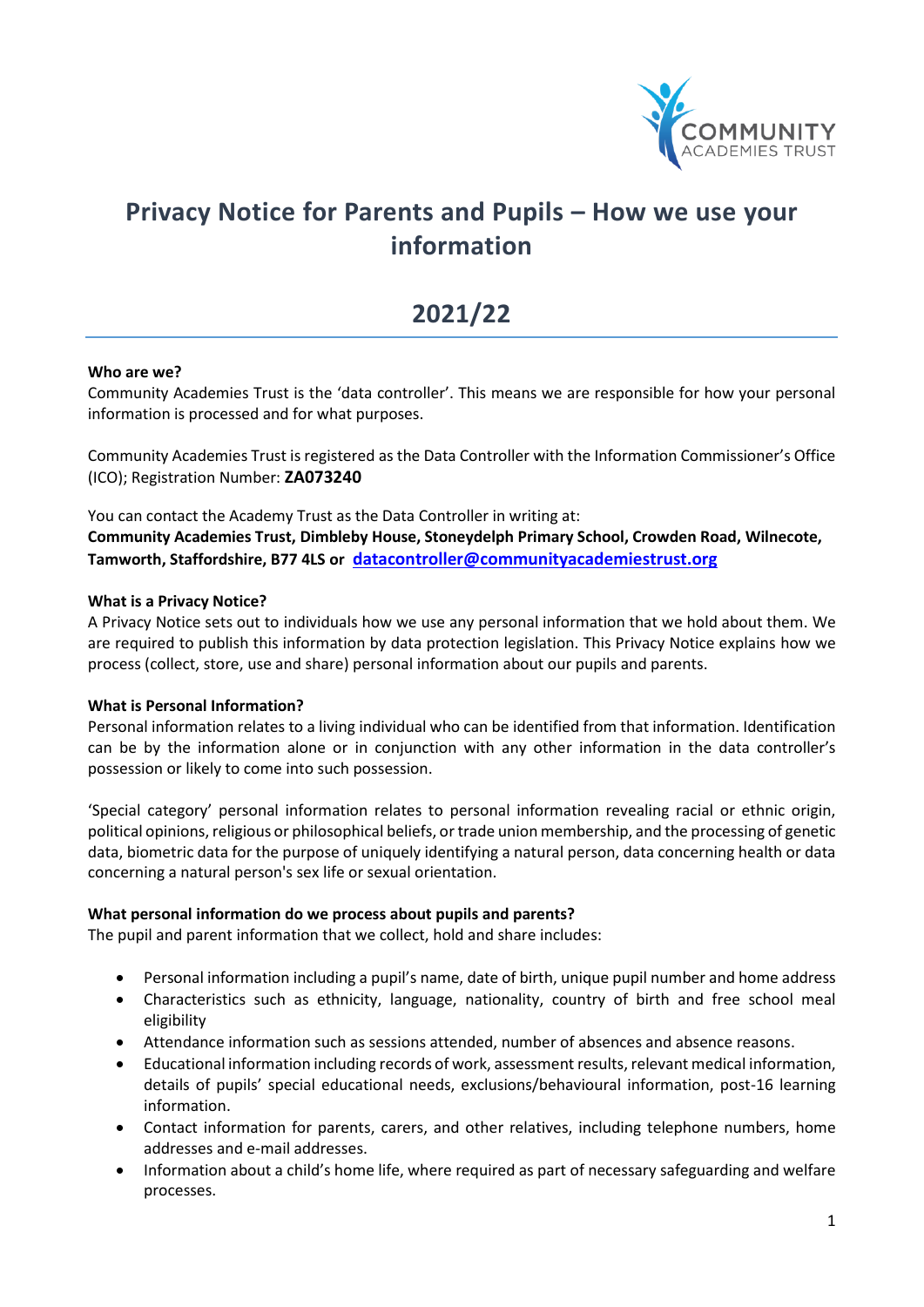• Biometric data and CCTV images/recordings.

# **Why do we use personal information?**

We use pupil data:

- to support pupil learning
- to monitor and report on pupil progress
- to provide appropriate pastoral care
- to assess the quality of our services
- to comply with the law regarding data sharing
- to safeguard pupils

# **Collecting pupil information**

Whilst the majority of pupil information you provide to us is mandatory, some of it is provided to us on a voluntary basis. In order to comply with the General Data Protection Regulation, we will inform you whether you are required to provide certain pupil information to us or if you have a choice in this.

To enable lateral flow testing in schools, we need to process personal data of those taking part. For information on the data processed in relation to testing, please refer to the privacy information provided by the DfE and published on our website [https://www.gov.uk/government/publications/coronavirus-covid-19](https://www.gov.uk/government/publications/coronavirus-covid-19-testing-privacy-information/testing-for-coronavirus-privacy-information-quick-read--2) [testing-privacy-information/testing-for-coronavirus-privacy-information-quick-read--2](https://www.gov.uk/government/publications/coronavirus-covid-19-testing-privacy-information/testing-for-coronavirus-privacy-information-quick-read--2)

## **What are the legal reasons for us to process your personal information?**

We are required to process personal information in accordance with data protection legislation and only do so when the law allows us to. The lawful reasons we have for processing personal information are as follows:

## **1) To comply with the law**

We collect and use general purpose pupil information in order to meet certain legal requirements and legal obligations placed upon the Academy Trust by law. We therefore are required to this process personal information for such purposes even if you have not consented to us doing so.

Details of the type of processing that we must undertake, the personal data that is processed, the legislation which requires us to do so and who we may share this information with is set out in **Table 1**.

If you would like a copy of or further information regarding the statutory authorities that underpin our legal obligations, you should contact the Academy Trust in writing.

# **2) To protect someone's vital interests**

We are able to process personal information when there is an emergency and/or where a person's life is in danger.

Details of the type of processing that we may undertake on this basis and who we may share that information is set out in **Table 2**.

## **3) With the consent of the individual to whom that information 'belongs'**

Whilst much of the personal information processed is in accordance with a legal requirement, there is some personal information that we can only process when we have your consent to do so. In these circumstances, we will provide you with specific and explicit information regarding the reasons the data is being collected and how the data will be used.

Details of the type of processing that we may undertake on this basis and who we may share that information is set out in **Table 3**.

## **4) To perform a public task**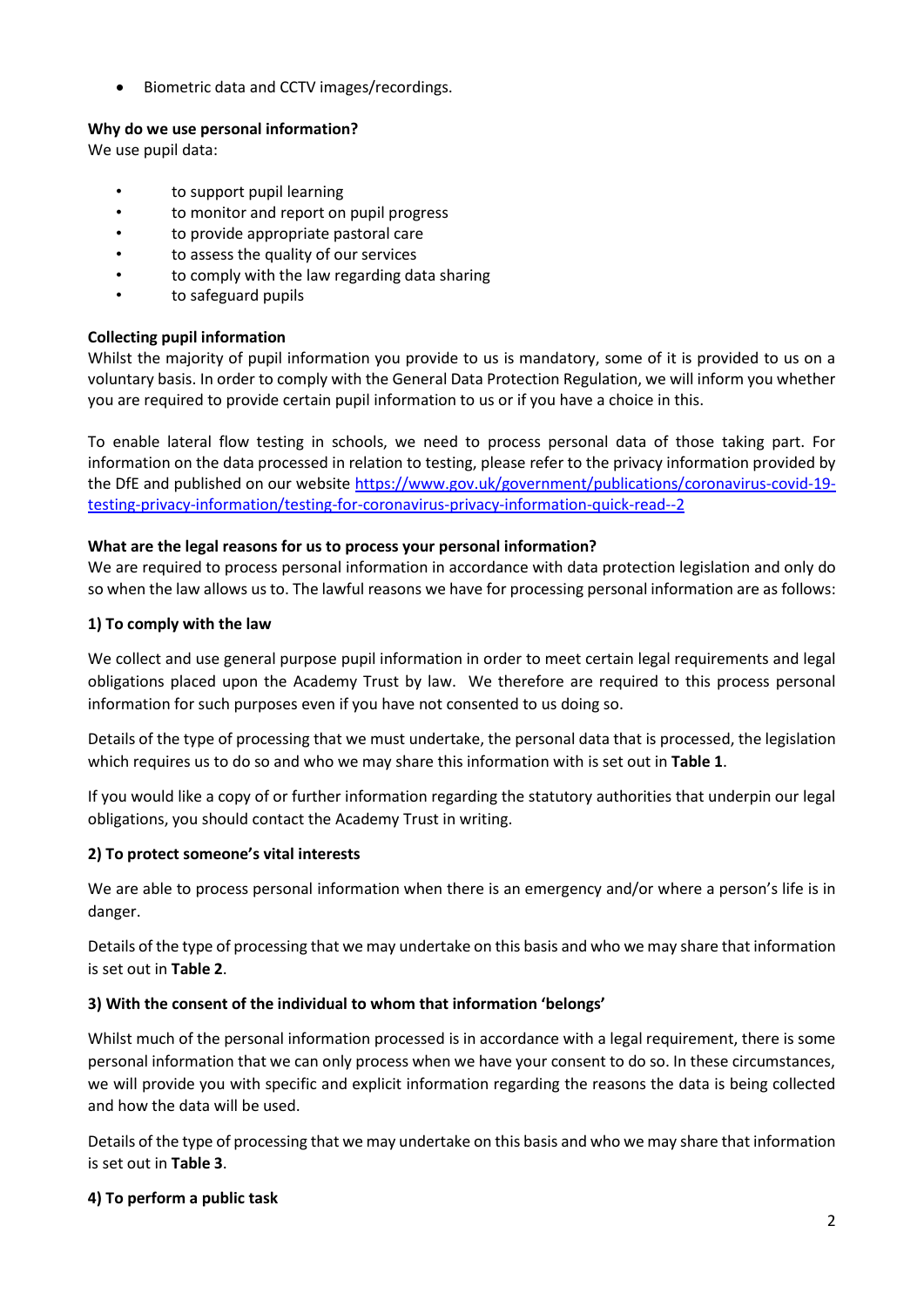It is a day-to-day function of the Academy Trust to ensure that children receive the education and support they require. Much of this work is not set out directly in any legislation but it is deemed to be necessary in order to ensure that pupils are properly educated and supported

Details of the type of processing that we may undertake on this basis and who we may share that information is set out in **Table 4**.

In certain circumstances, an individual has the right to object to any processing where it is likely to cause or is causing harm or distress. To exercise this right, individuals should do so by contacting the academy trust to inform them of their reasons for the objection.

These reasons should relate to your specific circumstances. Upon receipt of an objection, the Academy Trust will consider the reasons for the objection and balance this against the legitimate grounds to process data.

## **5) We have a legitimate interest**

Occasionally we have reasons to process information which fall outside of our usual day-to-day school functions. Details of the type of processing that we may undertake on this basis are set out in **Table 5**.

In certain circumstances an individual has the right to object to any processing where it is likely to cause or is causing harm or distress. To exercise this right, individuals should do so by contacting the academy trust to inform them of their reasons for the objection. These reasons should relate to your specific circumstances. Upon receipt of an objection, the academy trust will consider the reasons for the objection and balance this against the legitimate grounds to process data.

# **Special category personal information**

In order to process 'special category' data, we must be able to demonstrate how the law allows us to do so. In additional to the lawful reasons above, we must also be satisfied that ONE of the following additional lawful reasons applies:

- 1) Explicit consent of the data subject
- 2) Processing relates to personal data which is manifestly made public by the data subject
- 3) Necessary for establishing, exercising, or defending legal claims
- 4) Necessary for reasons of substantial public interest
- 5) Necessary for preventive or occupational medicine, or for reasons of public interest in the area of public health
- 6) Necessary for archiving, historical research, or statistical purposes in the public interest

The lawful reasons for each type of special category personal information data that we process is set out in the tables attached.

## **Who might we share your information with?**

We routinely share pupil information with:

- schools/colleges that the pupils attend after leaving us
- our local authorities, Warwickshire, Staffordshire, and Telford & Wrekin
- the Department for Education (DfE)
- School nurse
- **NHS**
- Public Health and other public health agencies
- Information Management software systems
- Education/classroom apps
- Conferencing software for homework and home learning: Google Classroom, Microsoft Teams, Loom, Zoom
- Career development providers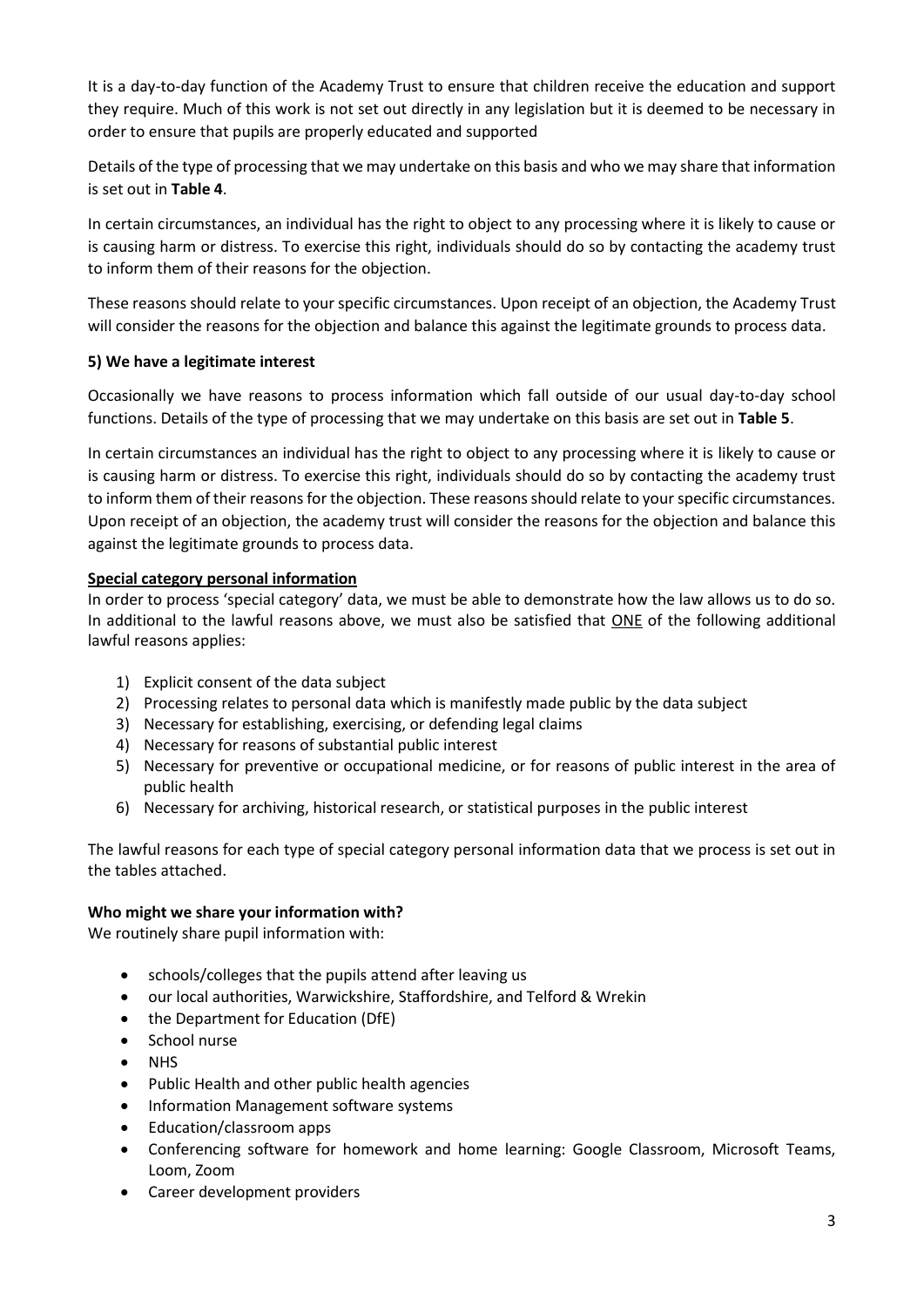We do not share information about our pupils or parents unless the law and our policies allow us to do so.

Please refer to the tables for information about what personal information is shared with which specific third parties.

#### **Data collection requirements:**

To find out more about the data collection requirements placed on us by the Department for Education (for example, via the school census) go to [https://www.gov.uk/education/data-collection-and-censuses-for](https://www.gov.uk/education/data-collection-and-censuses-for-schools)[schools.](https://www.gov.uk/education/data-collection-and-censuses-for-schools)

To enable lateral flow testing in schools and the workplace, we need to process personal data of those taking part. For information on the data processed in relation to testing, please refer to the privacy information provided by the DfE and published on our website

[https://www.gov.uk/government/publications/coronavirus-covid-19-testing-privacy-information/testing](https://www.gov.uk/government/publications/coronavirus-covid-19-testing-privacy-information/testing-for-coronavirus-privacy-information-quick-read--2)[for-coronavirus-privacy-information-quick-read--2](https://www.gov.uk/government/publications/coronavirus-covid-19-testing-privacy-information/testing-for-coronavirus-privacy-information-quick-read--2)

#### **What do we do with your information?**

All personal information is held in a manner which is compliant with data protection legislation. Personal information is only processed for the purpose it was collected. The Academy Trust monitors the personal information it processes and will only share personal information with a third party if it has a legal basis to do so (as set out above).

#### **How long do we keep your information for?**

In retaining personal information, the Academy Trust complies with the Retention Schedules provided by the Information Record Management Society. The schedules set out the Statutory Provisions under which the Academy Trust are required to retain the information.

A copy of those schedules can be located using the following link: <http://irms.org.uk/page/SchoolsToolkit>

## **Transferring data internationally**

Where we transfer personal data to a country outside of the UK, we will do so with the appropriate safeguards in place in accordance with data protection law.

#### **What are your rights with respect of your personal information?**

In certain circumstances where the school processes data for the purposes of legitimate interests or to fulfil their public task, individuals have a right to object to the processing where it is likely to cause, or is causing, harm or distress. When exercising this right, individuals should contact the school to inform them of their reasons for their objection. The school will consider the reasons for any objection and asses the risk to the individual against the purposes for the processing. In the event the school is unable to comply with an objection, we will ensure we can demonstrate compelling legitimate grounds to continue with the processing.

Under data protection law, parents and pupils have the right to request access to information about them that we hold. To make a request for your personal information, or to have access to your child's educational record, contact the School Data Protection Officer at Warwickshire Legal Services via email at [schooldpo@warwickshire.gov.uk](mailto:schooldpo@warwickshire.gov.uk) or alternatively;

**School Data Protection Officer Warwickshire Legal Services Warwickshire County Council Shire Hall Market Square**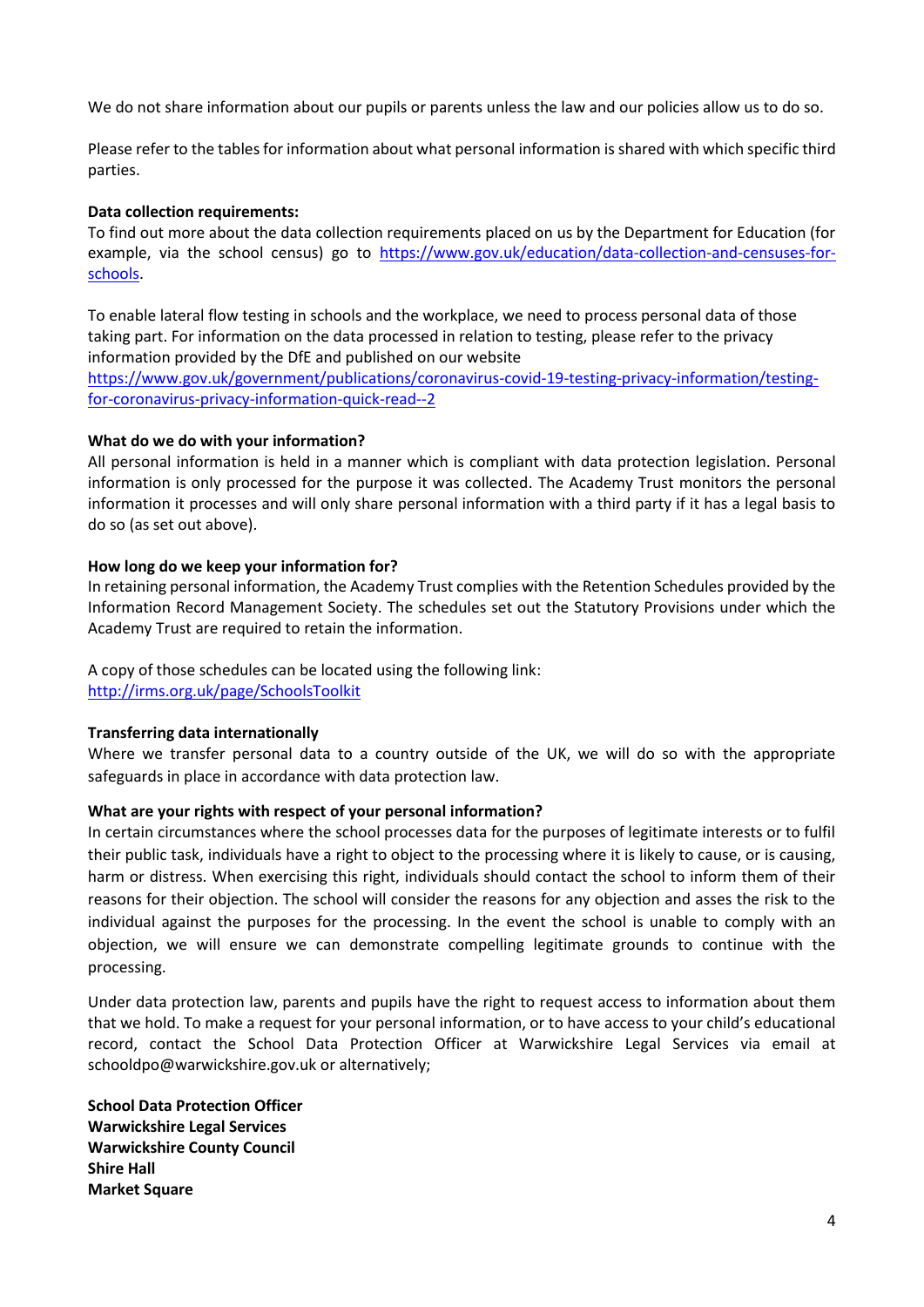## **Warwick CV34 4RL**

## **\*\*Please ensure you specify which school your request relates to.**

You also have the right to:

- object to processing of personal data that is likely to cause, or is causing, damage or distress
- prevent processing for the purpose of direct marketing
- object to decisions being taken by automated means
- in certain circumstances, have inaccurate personal data rectified, blocked, erased, or destroyed; and
- claim compensation for damages caused by a breach of the Data Protection regulations

If you have a concern about the way we are collecting or using your personal data, you should raise your concern with us in the first instance or directly to the Information Commissioner's Office at <https://ico.org.uk/concerns/>

#### **Review**

The content of this Privacy Notice will be reviewed in **October 2022**.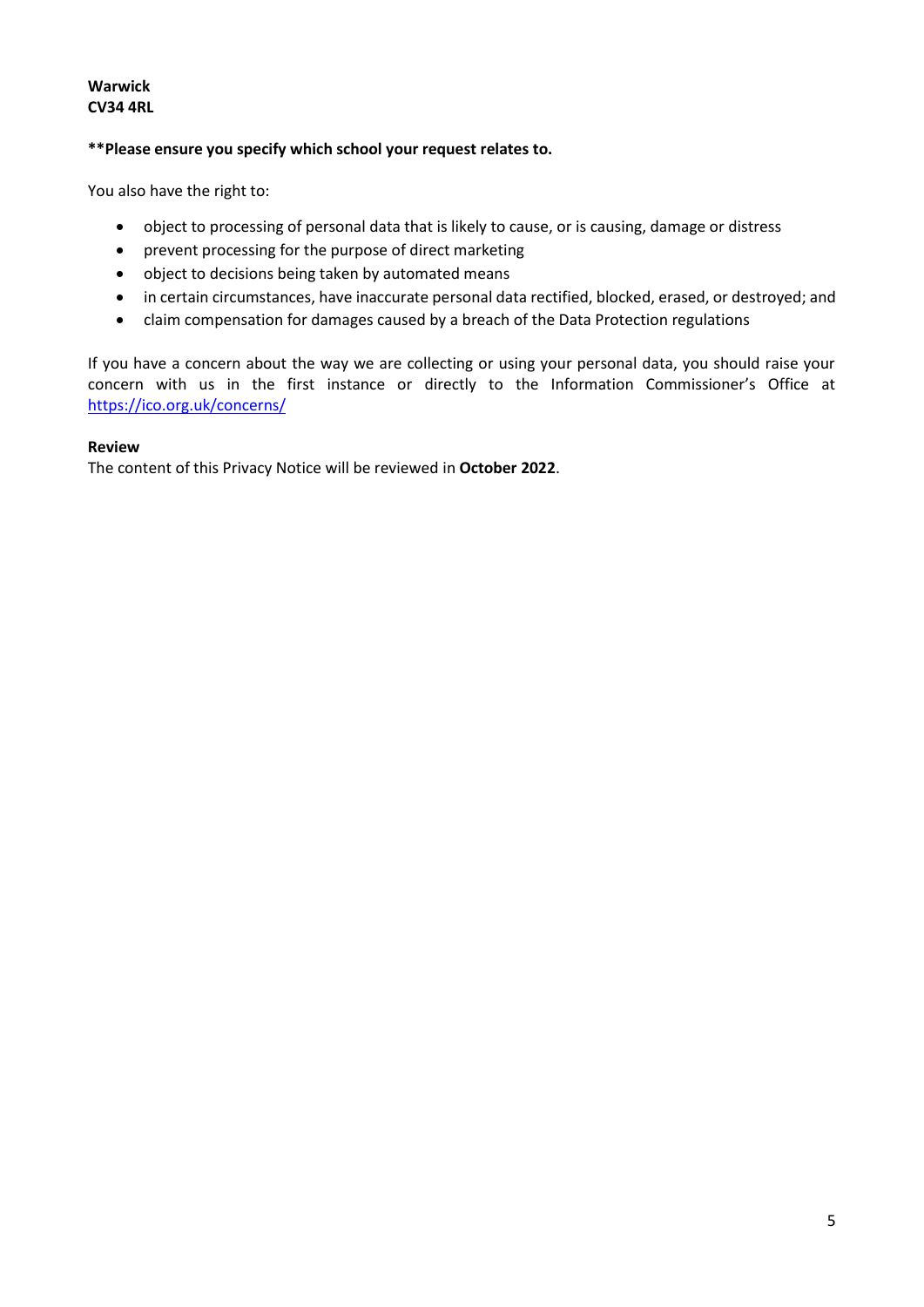**Table 1** – Personal information we are required to process to comply with the law:

| <b>Information</b><br><b>Type</b>                                                                                                                                                                                                                                                                                                                                                                                                                                                                                                                                                                                                                                                                                                                                                                                                                                              | Relevant<br>legislation                                                                                              | <b>Special</b><br>Category<br>additiona<br>I lawful | <b>Third Parties with</b><br>whom we share the<br>information                                                                                                                                                                                                               | Lawful<br>reason for<br>sharing |
|--------------------------------------------------------------------------------------------------------------------------------------------------------------------------------------------------------------------------------------------------------------------------------------------------------------------------------------------------------------------------------------------------------------------------------------------------------------------------------------------------------------------------------------------------------------------------------------------------------------------------------------------------------------------------------------------------------------------------------------------------------------------------------------------------------------------------------------------------------------------------------|----------------------------------------------------------------------------------------------------------------------|-----------------------------------------------------|-----------------------------------------------------------------------------------------------------------------------------------------------------------------------------------------------------------------------------------------------------------------------------|---------------------------------|
| Student name<br>$\bullet$<br>Gender<br>Date of birth<br>Address<br>First language<br>Date of admission to<br>school<br>National curriculum<br>$\bullet$<br>year group<br>Eligibility for free<br>٠<br>school meals<br>Whether a pupil is<br>$\bullet$<br>looked after and the<br>local authority by<br>whom the pupil is<br>looked after<br>Where a pupil has<br>been but is no longer<br>looked after, the type<br>of order resulting in<br>them no longer being<br>looked after<br>Details of exclusions<br>start and end date,<br>number of sessions,<br>fixed<br>length/permanent,<br>reason for exclusion<br>Attendance records<br>including whether<br>absence was<br>authorised/unauthoris<br>ed and reasons for<br>absence<br>SEN status, start date,<br>٠<br>details of needs and<br>provision<br>Ethnicity<br>Parental responsibility<br>Doctor<br>National identity | The Education<br>(Information<br>about<br>individual<br>pupils)<br>(England)<br>Regulations<br>2013<br>The Education | reason<br>Consent                                   | Local<br>$\bullet$<br>Authority in<br>which the<br>school is<br>situated:<br><b>Telford and</b><br>$\bullet$<br>Wrekin<br>Staffordshire<br>Warwickshire<br>Department<br>for Education<br>School to<br>$\bullet$<br>which pupil<br>has<br>transferred<br>Local<br>$\bullet$ | Legal<br>obligation<br>Legal    |
| <b>UPN</b><br>Mode of transport to                                                                                                                                                                                                                                                                                                                                                                                                                                                                                                                                                                                                                                                                                                                                                                                                                                             | Act 1996                                                                                                             |                                                     | Authority in<br>which the                                                                                                                                                                                                                                                   | obligation                      |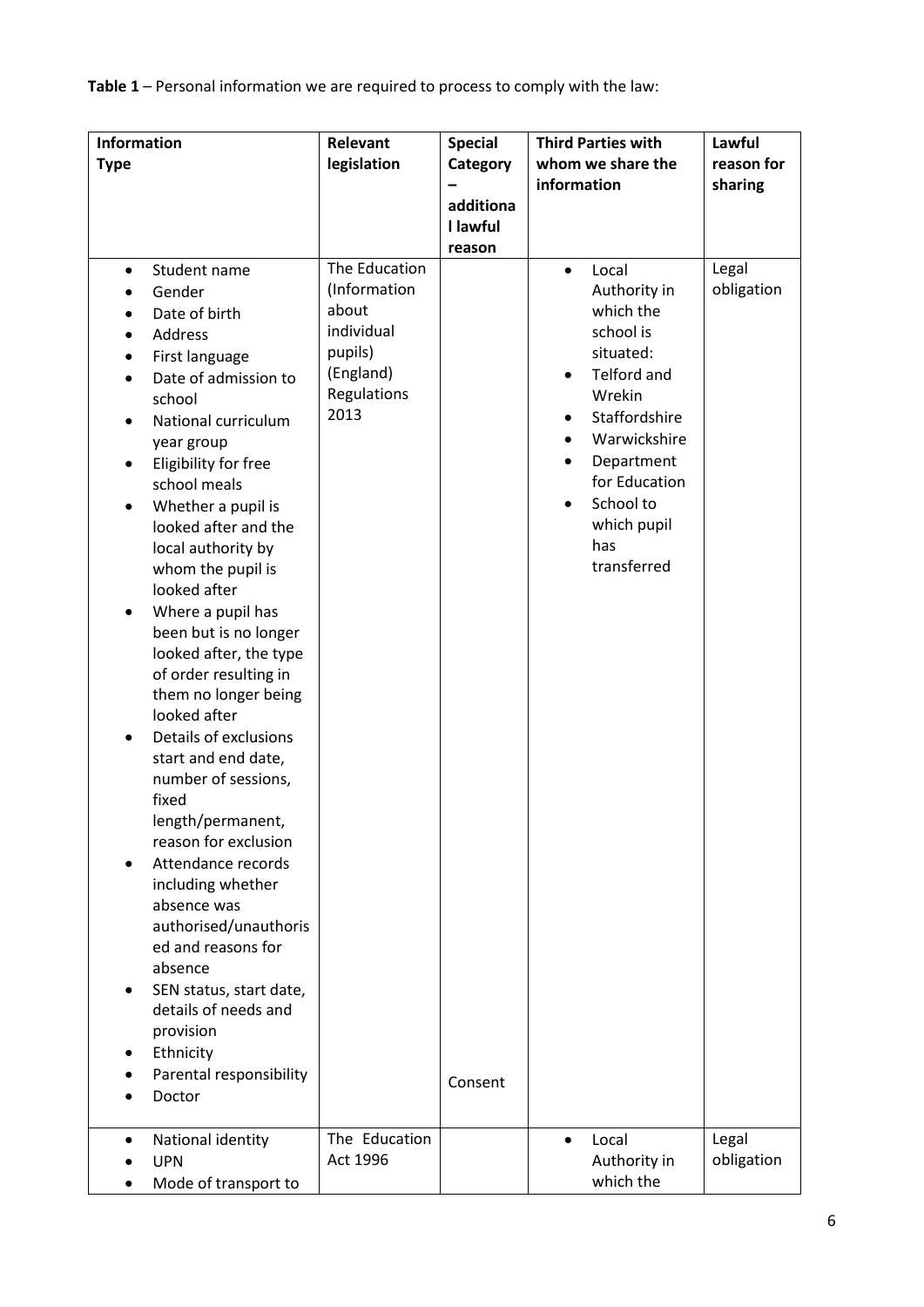| school<br>Proficiency in English                                                                                                                                                                     |                                                                             | $\bullet$<br>$\bullet$<br>$\bullet$              | school is<br>situated:<br>Telford and<br>Wrekin<br>Staffordshire<br>Warwickshire<br>Department<br>for Education<br>School to<br>which pupil<br>has<br>transferred                                       |                     |
|------------------------------------------------------------------------------------------------------------------------------------------------------------------------------------------------------|-----------------------------------------------------------------------------|--------------------------------------------------|---------------------------------------------------------------------------------------------------------------------------------------------------------------------------------------------------------|---------------------|
| Last school attended<br>$\bullet$<br>(name and address)<br>Assessment data<br>End of Key Stage Year<br>1 phonics<br>End of Key Stage 2<br>Assessments<br>Foundation stage<br>٠<br>assessment details | The Education<br>(Pupil<br>information)<br>(England)<br>Regulations<br>2005 | $\bullet$<br>$\bullet$<br>$\bullet$<br>$\bullet$ | Local<br>Authority in<br>which the<br>school is<br>situated:<br>Telford and<br>Wrekin<br>Staffordshire<br>Warwickshire<br>Department<br>for Education<br>School to<br>which pupil<br>has<br>transferred | Legal<br>obligation |
| Pupil annual report<br><b>Medical information</b><br>including allergies<br>Court order                                                                                                              | The Education<br>(Pupil<br>information)<br>(England)<br>Regulations<br>2005 |                                                  | School to which pupil<br>has transferred                                                                                                                                                                | Legal<br>obligation |
| Parent's name and<br>$\bullet$<br>address<br>Parents telephone<br>number (if pupil<br>usually resides with<br>them)                                                                                  | The Education<br>(Pupil<br>information)<br>(England)<br>Regulations<br>2006 | $\bullet$<br>$\bullet$<br>$\bullet$              | Local<br>Authority in<br>which the<br>school is<br>situated:<br>Telford and<br>Wrekin<br>Staffordshire<br>Warwickshire<br>Department<br>for Education<br>School to<br>which pupil<br>has<br>transferred | Legal<br>obligation |
| Child protection and<br>$\bullet$                                                                                                                                                                    | <b>KCSIE</b>                                                                | $\bullet$                                        | Local                                                                                                                                                                                                   | Legal               |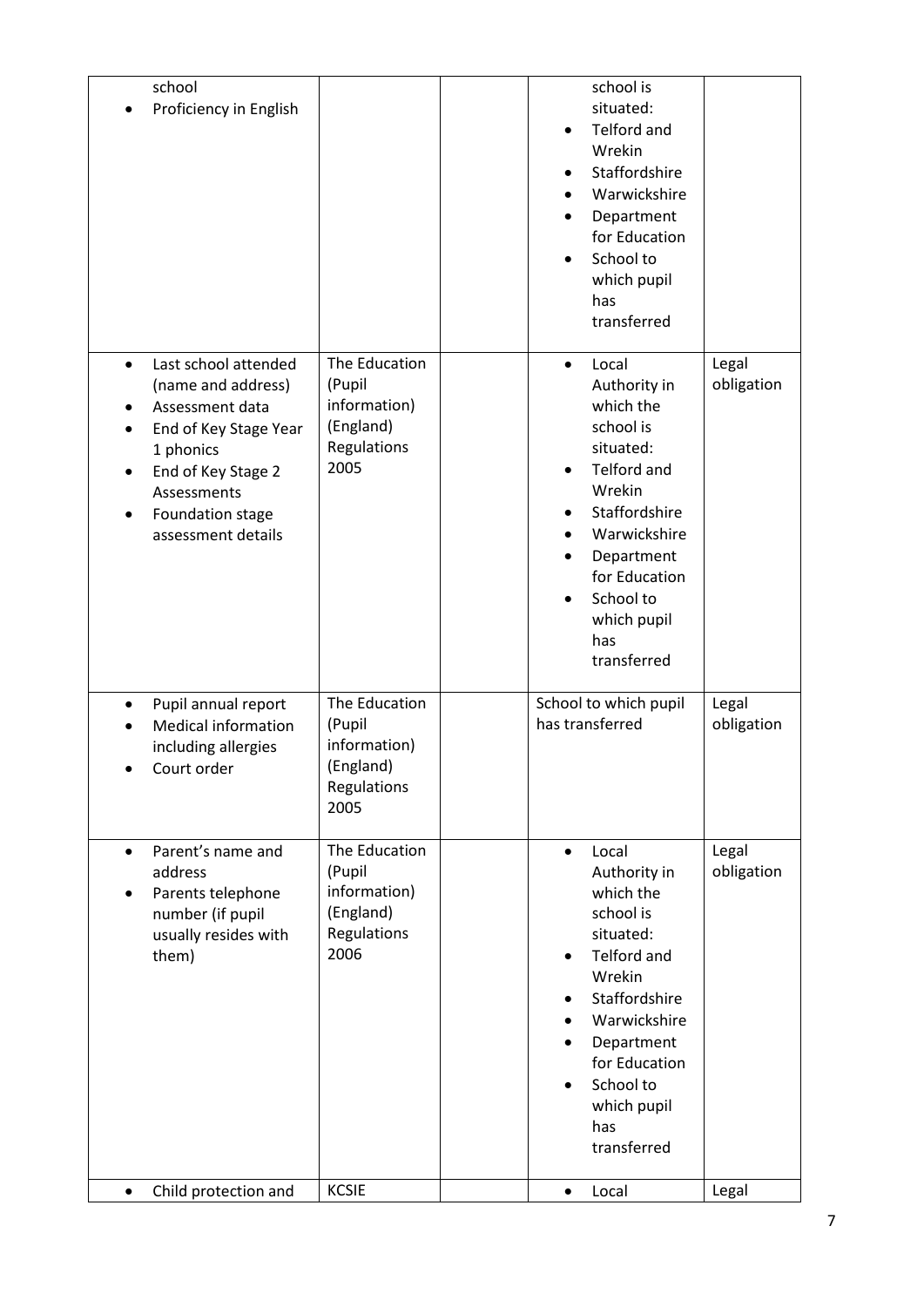| safeguarding<br>documentation<br>including concern<br>forms and case<br>documentation            | The Children's<br>Act 1989 | Authority in<br>which the<br>school is<br>situated:<br><b>Telford and</b><br>Wrekin<br>Staffordshire<br>Warwickshire<br>Police                                                         | obligation          |
|--------------------------------------------------------------------------------------------------|----------------------------|----------------------------------------------------------------------------------------------------------------------------------------------------------------------------------------|---------------------|
| Destinations - where<br>$\bullet$<br>the child has gone to                                       | <b>KCSIE</b>               | Local<br>$\bullet$<br>Authority in<br>which the<br>school is<br>situated:<br><b>Telford and</b><br>$\bullet$<br>Wrekin<br>Staffordshire<br>Warwickshire<br>Department<br>for Education | Legal<br>obligation |
| Student name<br>$\bullet$<br>Date of Birth<br>Address<br>Telephone number<br>Offer for September |                            | <b>Prospects Careers</b><br>Company (part of<br>WCC)                                                                                                                                   | Legal<br>obligation |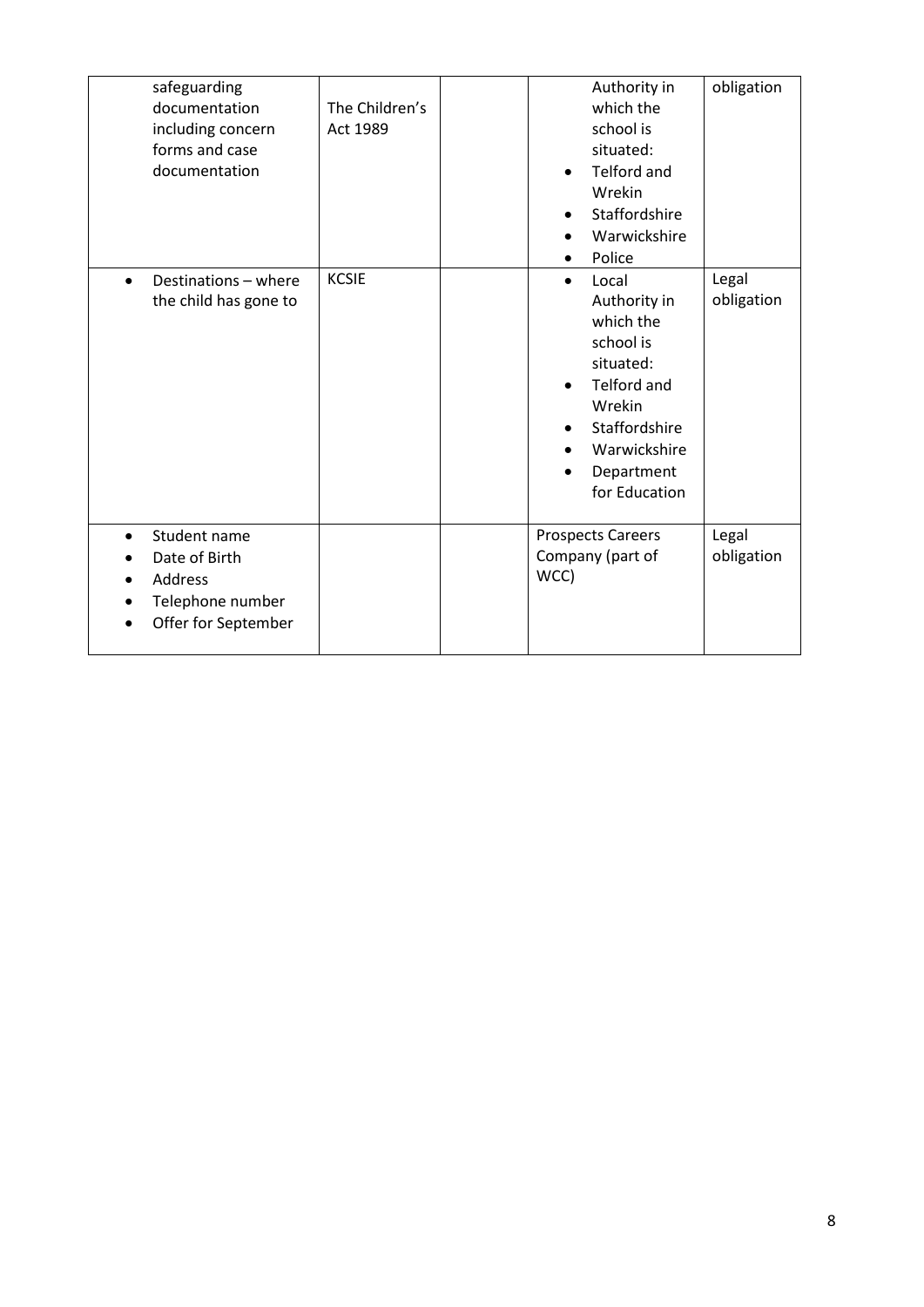**Table 2** – Personal information we are required to process as it is necessary to protect someone's vital interests

| <b>Information</b><br><b>Type</b>                              | <b>Special Category -</b><br>additional lawful<br>reason       | <b>Third Parties with whom</b><br>we share the information | Lawful reason for sharing |
|----------------------------------------------------------------|----------------------------------------------------------------|------------------------------------------------------------|---------------------------|
| Medical<br>information<br>including<br>allergies               | Necessary to protect<br>vital interests of the<br>data subject | <b>Emergency services</b>                                  | Vital interests           |
| Student name<br>Date of birth<br>Gender<br>Religion<br>Address | Vital interests                                                | <b>Emergency services</b>                                  | Vital interests           |
| Emergency<br>contacts                                          |                                                                | <b>Emergency services</b>                                  | Vital interests           |
| Student name<br>Gender<br>Health<br>information                |                                                                | Other schools for intra-<br>school activities              | Vital interests           |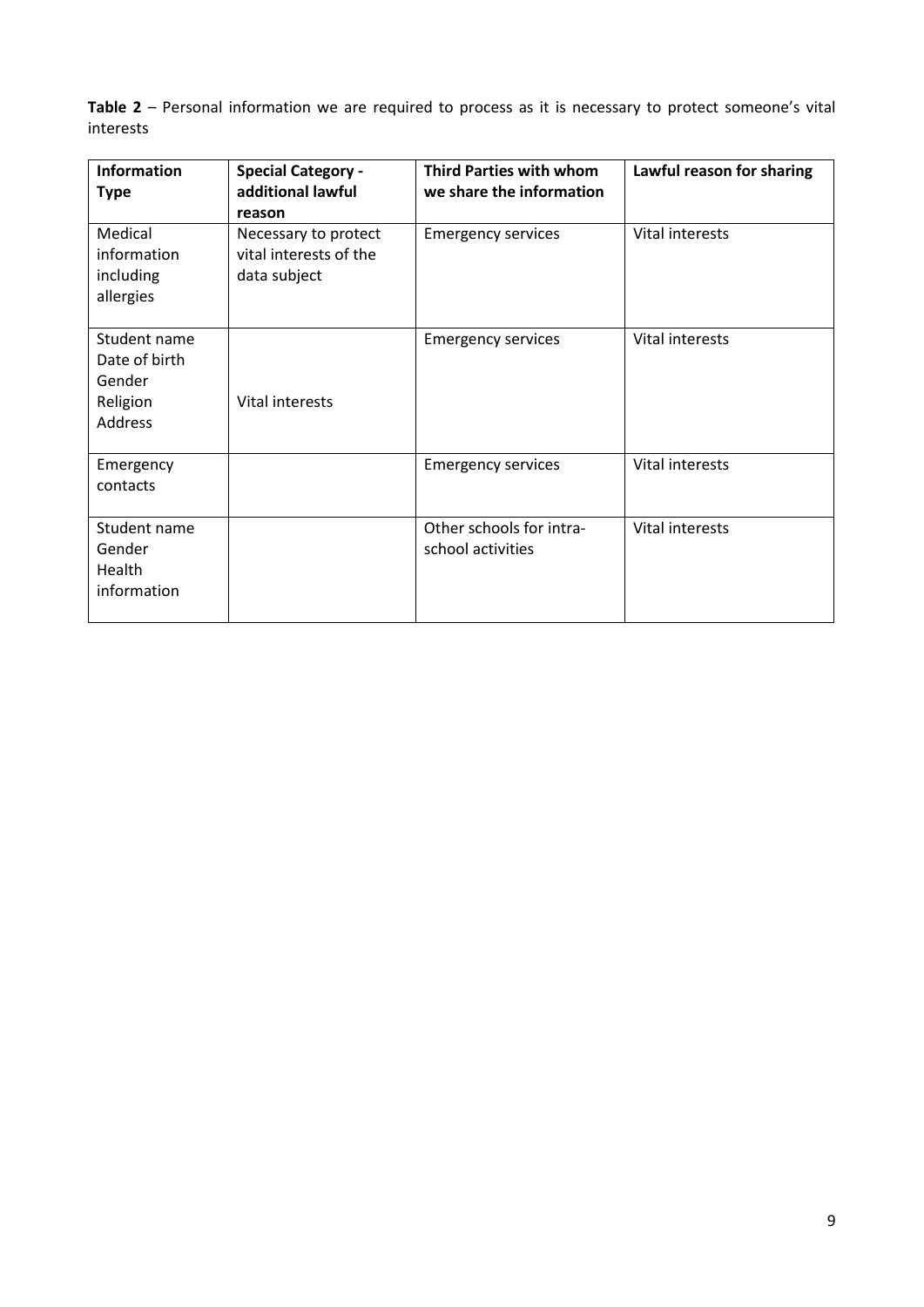**Table 3 -** Personal information we are required to process with the consent of the individual to whom that information 'belongs'

| <b>Information Type</b>                                                                                                                                                                                                                                                                                                                                                                                                                                                                                            | <b>Special Category -</b><br>additional lawful<br>reason | <b>Third Parties with whom</b><br>we share the information                                                                                                                                                                                                                                                                                                                                                | Lawful reason<br>for sharing |
|--------------------------------------------------------------------------------------------------------------------------------------------------------------------------------------------------------------------------------------------------------------------------------------------------------------------------------------------------------------------------------------------------------------------------------------------------------------------------------------------------------------------|----------------------------------------------------------|-----------------------------------------------------------------------------------------------------------------------------------------------------------------------------------------------------------------------------------------------------------------------------------------------------------------------------------------------------------------------------------------------------------|------------------------------|
| Student name<br>$\bullet$<br><b>Student UPN</b><br>Parent name<br>Address<br>Gender                                                                                                                                                                                                                                                                                                                                                                                                                                |                                                          | ParentPay                                                                                                                                                                                                                                                                                                                                                                                                 | Consent                      |
| Student name<br>$\bullet$<br>Year group<br>Registration group<br>٠<br>Date of birth<br>Parent name<br>Address<br><b>Email address</b>                                                                                                                                                                                                                                                                                                                                                                              |                                                          | ParentMail                                                                                                                                                                                                                                                                                                                                                                                                | Consent                      |
| Parent mobile number<br>$\bullet$<br>Student name<br>Year group<br>Club attendance                                                                                                                                                                                                                                                                                                                                                                                                                                 |                                                          | Teachers2Parents text<br>message                                                                                                                                                                                                                                                                                                                                                                          | Consent                      |
| Name<br>٠<br>Date of birth<br>Gender<br>Address<br>Student email address<br>Student phone number<br>Home phone number<br>First language<br>School details<br>Parent name<br>Parent address<br>Parental responsibility<br>Parent phone number<br>Parent email address<br>Details of other people in<br>the household<br>Details of special needs<br>٠<br>Looked after child<br>Subject to child protection<br>plan<br>CAF<br>Adopted<br>Young carer<br>Constant supervision<br>required<br>Details of social worker |                                                          | Snowford Grange<br>٠<br><b>CAMHS</b><br>٠<br>Educational<br>$\bullet$<br>Psychology<br>Services for<br>Warwickshire,<br>Staffordshire, and<br>Telford & Wrekin<br>Sycamore<br>Counselling<br>The Warren<br>(George Eliot<br>Hospital)<br>Fair Access panel<br>$\bullet$<br>for Warwickshire,<br>Staffordshire, and<br>Telford & Wrekin<br>Learning Support<br>$\bullet$<br><b>Advisory Team</b><br>(LSAT) | Consent                      |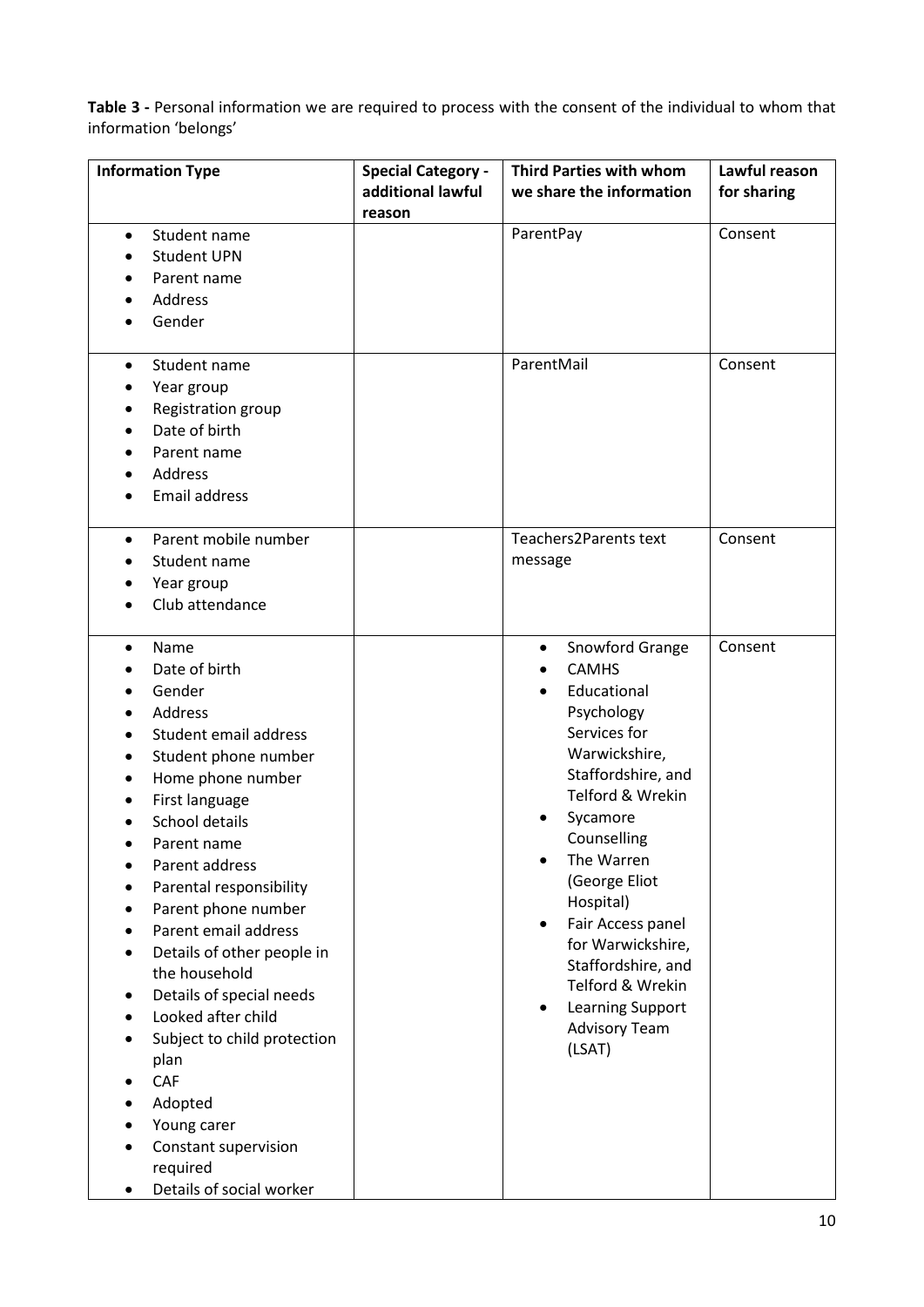| $\bullet$      | Ethnicity                                                                                                                                                                                                     | Consent                                                           |                                                                                                                                                                                                                                           |         |
|----------------|---------------------------------------------------------------------------------------------------------------------------------------------------------------------------------------------------------------|-------------------------------------------------------------------|-------------------------------------------------------------------------------------------------------------------------------------------------------------------------------------------------------------------------------------------|---------|
| ٠              | Photograph                                                                                                                                                                                                    |                                                                   | Public record on website                                                                                                                                                                                                                  | Consent |
| $\bullet$      | Student name<br>National curriculum year<br>group<br>Dietary restrictions<br><b>Biometric data</b>                                                                                                            | Necessary to<br>protect vital<br>interests of the<br>data subject | School catering<br>$\bullet$<br>ParentPay<br>Residential<br>accommodation                                                                                                                                                                 | Consent |
| $\bullet$<br>٠ | Student name<br>National curriculum year<br>group<br>Registration group<br>Admission number<br><b>FSM</b>                                                                                                     |                                                                   | <b>Nationwide Cashless</b><br>Catering                                                                                                                                                                                                    | Consent |
| $\bullet$      | Student name<br>Telephone number<br>Year group<br>Parent name<br>Club attendance                                                                                                                              |                                                                   | PARS (insight)<br>SchoolComms                                                                                                                                                                                                             | Consent |
| $\bullet$      | Student name<br><b>Student DoB</b><br>Address<br>Parent name<br>Parent telephone number<br>Medical/dietary concerns<br><b>GP</b> details<br>First language<br>Child in Need/Child<br><b>Protection issues</b> |                                                                   | School nurse                                                                                                                                                                                                                              | Consent |
|                | Dietary restrictions                                                                                                                                                                                          | Consent                                                           | External school<br>$\bullet$<br>catering provider:<br>Telford & Wrekin<br>$\bullet$<br>EduCaterers<br>$\bullet$<br>Class catering<br>Compass +<br>٠<br>Outdoor education<br>providers<br>Relevant<br>$\bullet$<br>curriculum<br>provision | Consent |
| $\bullet$<br>٠ | Student name<br>Gender<br><b>DoB</b><br>Parent contact details<br>Address<br>First language<br>National curriculum year<br>group                                                                              |                                                                   | <b>Young Carers</b>                                                                                                                                                                                                                       | Consent |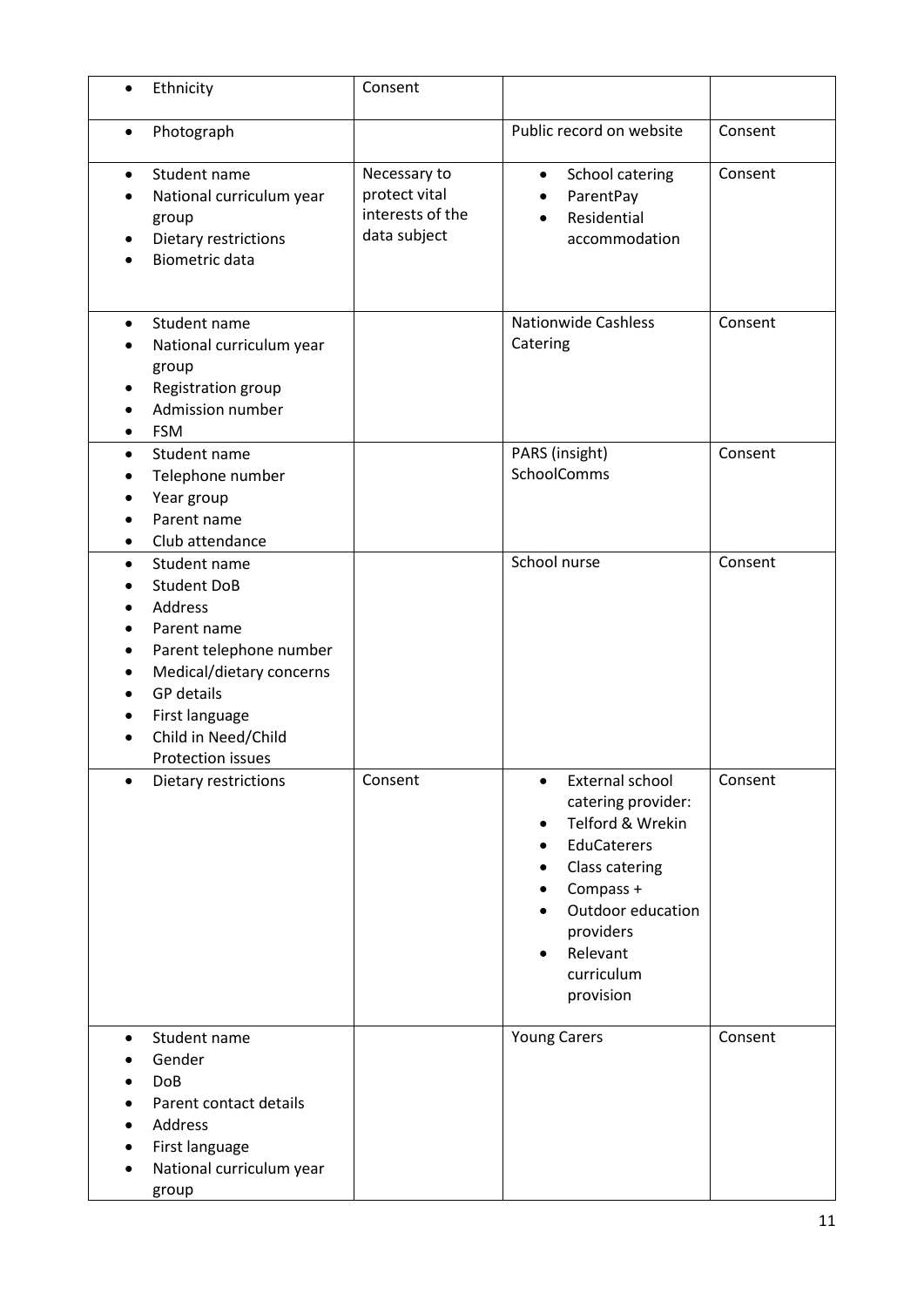| LAC<br>$\bullet$<br>Attendance<br>SEND status<br>Ethnicity<br>$\bullet$                                                                       | Consent |                                                                 |         |
|-----------------------------------------------------------------------------------------------------------------------------------------------|---------|-----------------------------------------------------------------|---------|
| Student name<br>$\bullet$<br><b>Class</b><br>Date of birth<br>Parent name<br>٠                                                                |         | <b>Childcare Online Booking</b>                                 | Consent |
| Student name<br>$\bullet$<br><b>Student DoB</b><br>Address<br>Parent name<br>Parent telephone number<br>Medical/dietary concerns<br>$\bullet$ |         | Duke of Edinburgh Awards                                        | Consent |
| Student name<br>Class<br>Year group                                                                                                           |         | Pobble<br>$\bullet$<br><b>Real PE</b><br>$\bullet$<br>Storypark | Consent |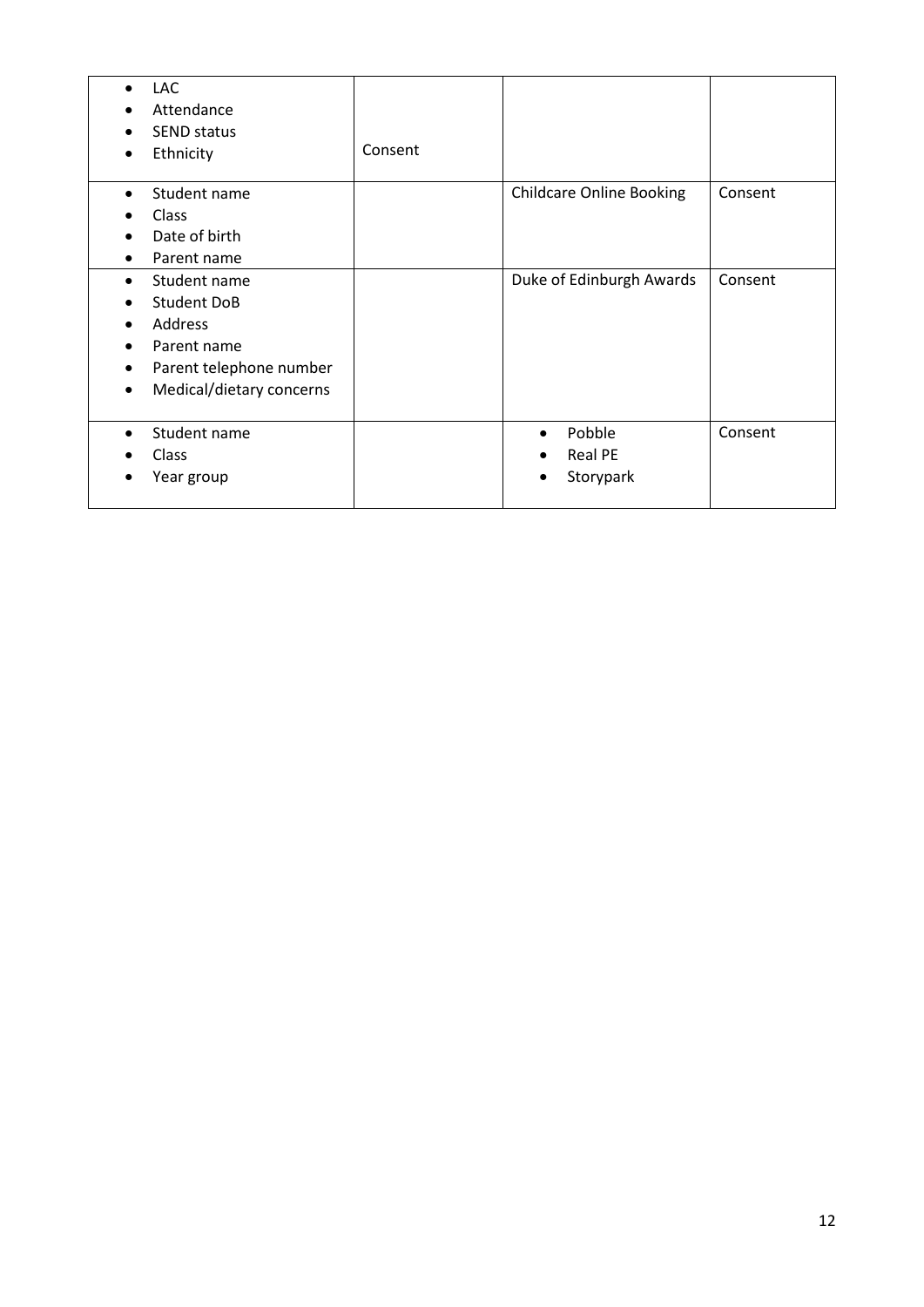**Table 4 -** Personal information we are required to process because it is necessary to do so in order to perform a public task

| <b>Information Type</b>                            | <b>Special Category</b> | Third Parties with whom we             | Lawful reason |
|----------------------------------------------------|-------------------------|----------------------------------------|---------------|
|                                                    | - additional            | share the information                  | for sharing   |
|                                                    | lawful reason           |                                        |               |
| Child Protection and<br>$\bullet$                  |                         | Police                                 | Public task   |
| Safeguarding                                       |                         |                                        |               |
| documentation including                            |                         |                                        |               |
| concern forms and case                             |                         |                                        |               |
| documentation                                      |                         |                                        |               |
| Student name<br>$\bullet$                          |                         | MIS system provider<br>٠               | Public task   |
| Gender                                             |                         | <b>BromCom</b>                         |               |
| Date of birth                                      |                         | Scholarpack                            |               |
| <b>Address</b>                                     |                         | <b>CMIS</b>                            |               |
| First language                                     |                         | <b>SIMS</b>                            |               |
| Date of admission to school                        |                         | Evolve                                 |               |
| National curriculum year                           |                         | Locker Connect                         |               |
| group                                              |                         |                                        |               |
| Eligibility for free school                        |                         |                                        |               |
| meals                                              |                         |                                        |               |
| Whether a pupil is looked                          |                         |                                        |               |
| after and the local authority                      |                         |                                        |               |
| by whom the pupil is looked                        |                         |                                        |               |
| after                                              |                         |                                        |               |
| Where a pupil has been but                         |                         |                                        |               |
| is no longer looked after,                         |                         |                                        |               |
| the type of order resulting                        |                         |                                        |               |
| in them no longer being                            |                         |                                        |               |
| looked after                                       |                         |                                        |               |
| Details of exclusions start                        |                         |                                        |               |
| and end date, number of                            |                         |                                        |               |
| sessions, fixed                                    |                         |                                        |               |
| length/permanent, reason                           |                         |                                        |               |
| for exclusion                                      |                         |                                        |               |
| Attendance records                                 |                         |                                        |               |
| including whether absence                          |                         |                                        |               |
| was                                                |                         |                                        |               |
| authorised/unauthorised<br>and reasons for absence |                         |                                        |               |
| SEN status, start date,                            |                         |                                        |               |
| details of needs and                               |                         |                                        |               |
| provision                                          |                         |                                        |               |
| Ethnicity                                          |                         |                                        |               |
|                                                    |                         |                                        |               |
|                                                    | Consent                 |                                        |               |
| Student name<br>$\bullet$                          |                         | <b>Assessment Tools</b>                | Public task   |
| External assessment results                        |                         | <b>Accelerated Reader</b><br>$\bullet$ |               |
| Predicted grades                                   |                         | Emerge                                 |               |
| Gifted and talented                                |                         | <b>SISRA</b>                           |               |
| <b>FSM</b>                                         |                         | Pixl                                   |               |
| Service children                                   |                         | GCSEPod                                |               |
|                                                    |                         |                                        |               |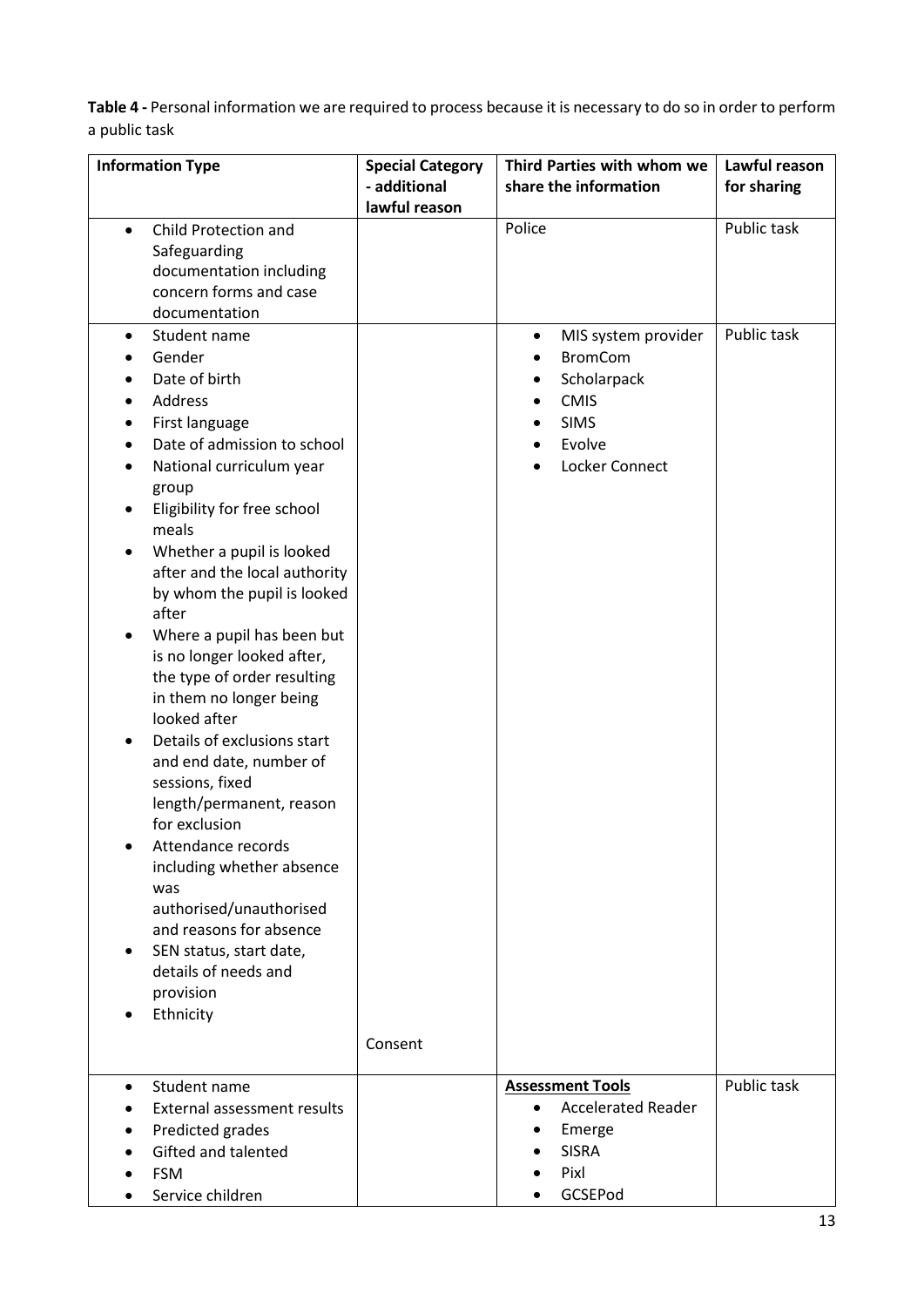| Ethnicity<br>$\bullet$<br>Attendance percentage<br>٠<br>Previous primary school<br>Stability indicator/mobile<br>$\bullet$<br>students<br>Date of birth<br>Gender<br>EAL (first language)<br>٠<br><b>LAC</b><br>PP<br><b>UPN</b><br>National curriculum year<br>group<br>SEND status and area of<br>need within SEND<br>Catch up premium<br>Premature birth? | Consent | <b>SAM Learning</b><br>$\bullet$<br><b>OTrack</b><br><b>FFT</b><br>Go4Schools<br>٠<br>Power of Reading<br>Cornerstones<br>Doddle<br>Tapestry<br>Educake<br><b>INSIGHT</b><br><b>Phonics Tracker</b><br>Third party data processors<br>GroupCall<br>$\bullet$<br>Wonde<br><b>IDaas</b><br>PCE (Future<br>Cloud/Smoothwall)<br><b>School Cloud</b><br>$\bullet$ |                    |
|--------------------------------------------------------------------------------------------------------------------------------------------------------------------------------------------------------------------------------------------------------------------------------------------------------------------------------------------------------------|---------|---------------------------------------------------------------------------------------------------------------------------------------------------------------------------------------------------------------------------------------------------------------------------------------------------------------------------------------------------------------|--------------------|
| Student name<br>$\bullet$<br>telephone number<br>addresses of emergency<br>contacts other than<br>parent(s) with whom pupil<br>resides                                                                                                                                                                                                                       |         |                                                                                                                                                                                                                                                                                                                                                               | Public task        |
| SEN documentation<br>$\bullet$<br>including SEND provision<br>maps, personal learning<br>plans EHCPs, reports from<br>external agencies                                                                                                                                                                                                                      |         | Local Authority in which the<br>school is situated:<br>Telford & Wrekin<br>Staffordshire<br>Warwickshire                                                                                                                                                                                                                                                      | Public task        |
| Student name<br>Gender<br><b>DoB</b><br>Parent contact details<br>Address<br>First language<br>Date of admission to school<br>National curriculum year<br>group<br>FSM eligibility<br><b>LAC</b><br>PP<br>Number of exclusions<br>Attendance<br><b>SEND status</b><br>Ethnicity<br>National identity<br>Country of birth<br>Nationality                      |         | <b>Education Welfare Officer</b>                                                                                                                                                                                                                                                                                                                              | <b>Public Task</b> |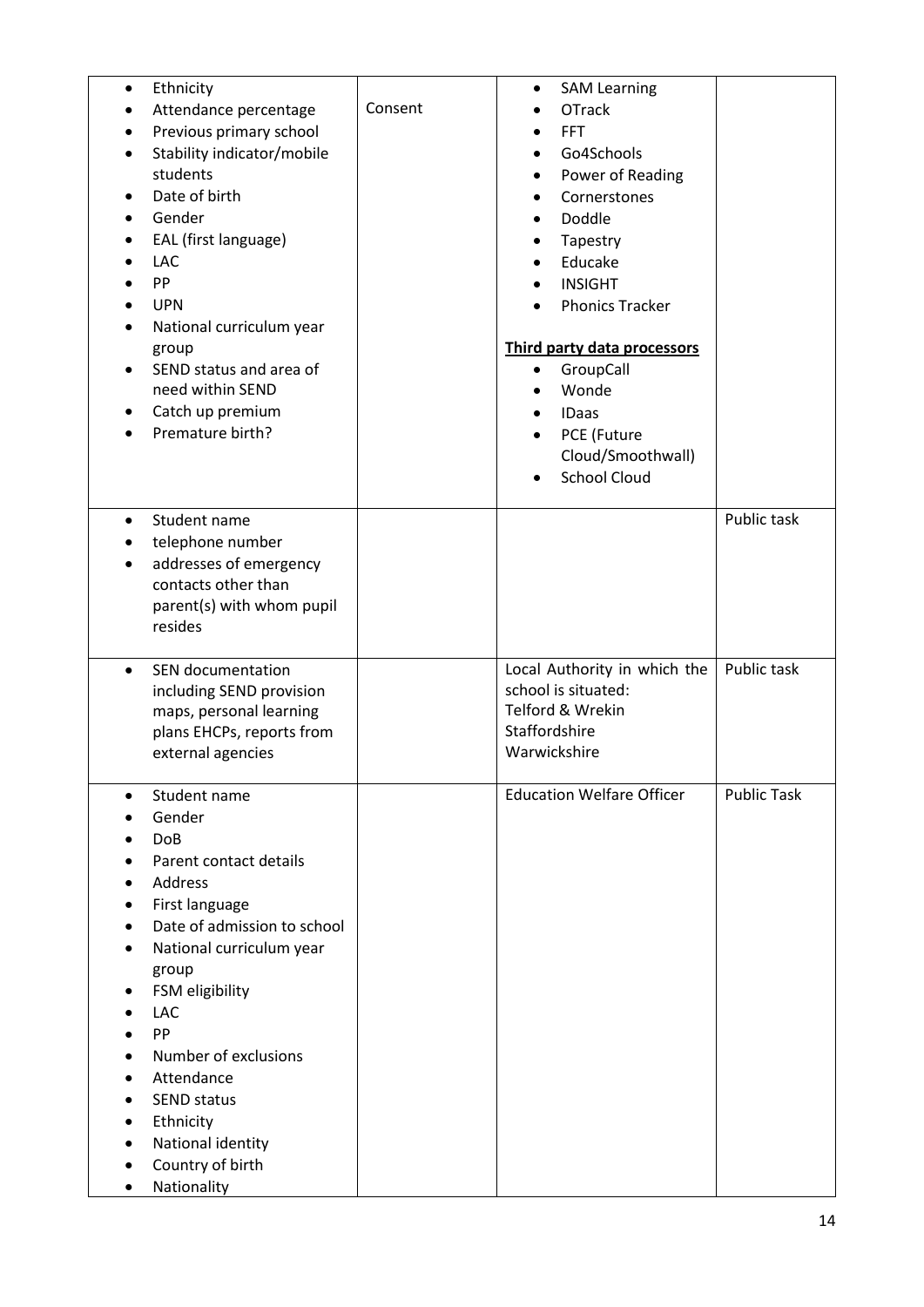| <b>UPN</b>                                                                                                                                                                                                                                                                                                                                                                                                                                                                                                                                                                                                                                                                                        |                                                                                                                                                                                                                                                                                          |                            |
|---------------------------------------------------------------------------------------------------------------------------------------------------------------------------------------------------------------------------------------------------------------------------------------------------------------------------------------------------------------------------------------------------------------------------------------------------------------------------------------------------------------------------------------------------------------------------------------------------------------------------------------------------------------------------------------------------|------------------------------------------------------------------------------------------------------------------------------------------------------------------------------------------------------------------------------------------------------------------------------------------|----------------------------|
| Student name<br>National curriculum year<br>group<br>Date of birth<br>Gender<br>Student name<br>$\bullet$<br>Student email address<br>National curriculum year                                                                                                                                                                                                                                                                                                                                                                                                                                                                                                                                    | <b>Library systems</b><br>Eclipse<br>Renaissance<br>Junior Librarian<br>Heritage<br><b>Homework and revision</b><br>platforms<br>MyMaths<br>$\bullet$<br>Kerboodle<br><b>Nessy</b><br><b>Times Table Rockstar</b>                                                                        | Public task<br>Public task |
|                                                                                                                                                                                                                                                                                                                                                                                                                                                                                                                                                                                                                                                                                                   | <b>Adobe Creative</b><br>Cloud                                                                                                                                                                                                                                                           |                            |
| Student name<br>$\bullet$<br>Registration group<br>National curriculum year<br>group<br>Date of birth<br>Photograph                                                                                                                                                                                                                                                                                                                                                                                                                                                                                                                                                                               | <b>Signing In System</b><br>Inventry<br>Edit<br><b>Biostore</b><br>Novascope                                                                                                                                                                                                             | Public task<br>Consent     |
| <b>Student name Gender</b><br>$\bullet$<br>School name<br><b>FSM</b><br>Social care status<br>Priority family status<br>Date of birth<br>Address<br>First language<br>Date of admission to school<br>National curriculum year<br>group<br>Whether a pupil is looked<br>after and the local authority<br>by whom the pupil is looked<br>after<br>Where a pupil has been but<br>is no longer looked after,<br>the type of order resulting<br>in them no longer being<br>looked after<br>Details of exclusions start<br>and end date, number of<br>sessions, fixed<br>length/permanent, reason<br>for exclusion<br>Attendance records<br>including whether absence<br>was<br>authorised/unauthorised | <b>Alternative Provision</b><br><b>AFC Telford</b><br>KickStart<br>The Lyndon Centre<br><b>Hadley Learning</b><br>Community-<br>Queensway<br>House 1<br>Crossbar<br>North Warwickshire<br>Area Behaviour<br>Partnership<br>NW & Hinckley<br>College<br>Wyldwoods<br><b>HLC Queensway</b> | Public task                |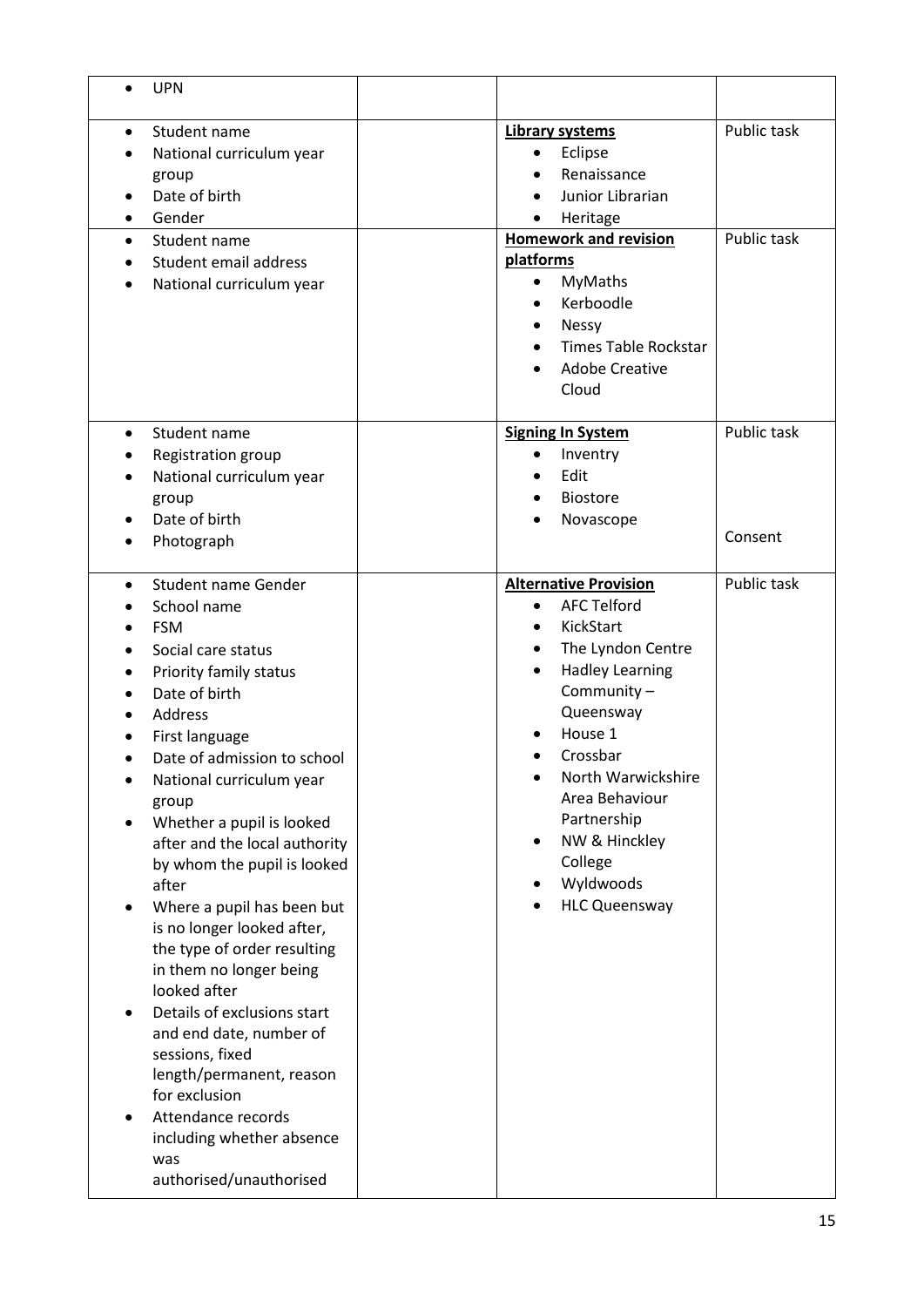| and reasons for absence<br>SEN status, start date,<br>details of needs and<br>provision<br>Health information<br>Ethnicity<br>Student name | Consent | <b>Exam Boards</b>                                                                                                                                                                                                                                                                                                                                                                                                                         | <b>Public Tasks</b> |
|--------------------------------------------------------------------------------------------------------------------------------------------|---------|--------------------------------------------------------------------------------------------------------------------------------------------------------------------------------------------------------------------------------------------------------------------------------------------------------------------------------------------------------------------------------------------------------------------------------------------|---------------------|
| Gender<br>Date of birth<br>Exam number<br>UCI<br><b>ULN (Unique Learner</b><br>Number)<br><b>UPN (Unique Pupil</b><br>Number)              |         | EdExcel/Pearson<br>$\bullet$<br>(SATs)<br><b>AQA</b><br><b>OCR</b><br><b>WJEC</b><br><b>RSL</b><br>LBF                                                                                                                                                                                                                                                                                                                                     |                     |
| Student name<br>$\bullet$<br>Email address<br>Class name<br>Date of birth                                                                  |         | <b>Learning Platform</b><br>Frog<br>$\bullet$<br>Eschools<br><b>Task Insight</b><br>$\bullet$<br>Purple Mash<br>$\bullet$<br><b>Board Works</b><br>$\bullet$<br><b>Discovery Education</b><br>٠<br>Edukey<br>$\bullet$<br><b>EZ Education</b><br><b>Hegarty Maths</b><br>Jigsaw<br>٠<br><b>Bug Club Phonics</b><br>(Pearson)<br>Phonics Hero<br><b>Phonics Play</b><br>Planet E-stream<br><b>Reading Solutions</b><br>$\bullet$<br>Twinkle | Public task         |
| Student name<br>$\bullet$<br>Class<br>Year group<br>Behaviour record<br>Attendance record                                                  |         | <b>Rewards Systems</b><br>Class dojo<br>$\bullet$<br>PARS/insight                                                                                                                                                                                                                                                                                                                                                                          | Public task         |
| Student name<br>$\bullet$<br>Date of birth<br>Destination<br>Gender<br>curriculum<br>National<br>year<br>group                             |         | <b>Work experience</b><br>Local authority<br>$\bullet$<br>Employer<br>$\bullet$<br><b>Prospects Careers</b><br>Company (WCC)                                                                                                                                                                                                                                                                                                               | Public task         |
| Student name<br>$\bullet$<br>Address                                                                                                       |         | Post 16 Providers                                                                                                                                                                                                                                                                                                                                                                                                                          | Public task         |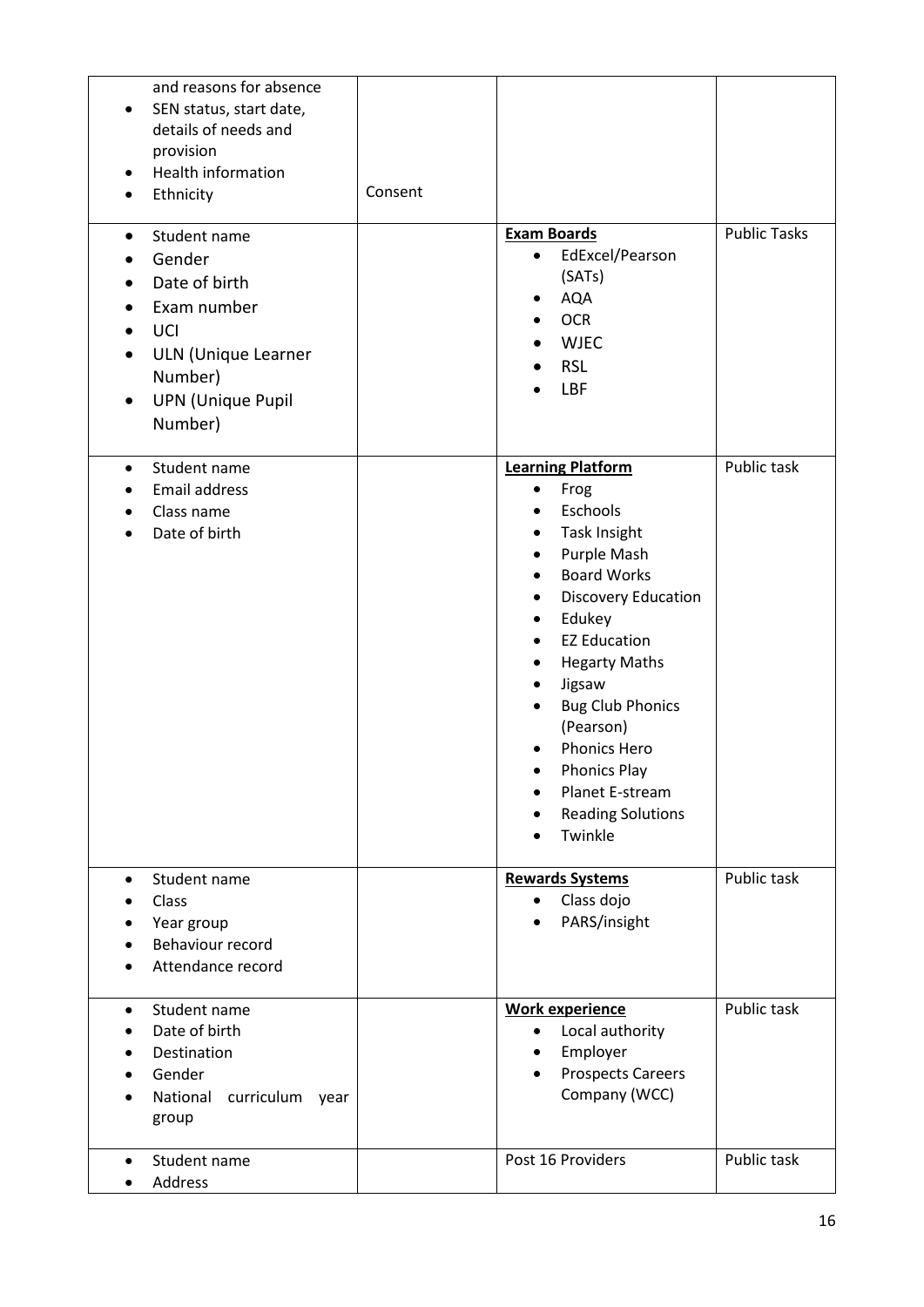| Gender<br>$\bullet$<br>Date of birth<br>Parent contact details<br>First language<br>٠<br>Date of admission to school<br>National curriculum year<br>group<br>FSM eligibility<br>٠<br><b>LAC</b><br>PP<br>Number of exclusions<br>$\bullet$<br>Attendance<br><b>SEND status</b><br>$\bullet$<br>Ethnicity<br>٠                                                                                                                                                                                                           |         |                                             |             |
|-------------------------------------------------------------------------------------------------------------------------------------------------------------------------------------------------------------------------------------------------------------------------------------------------------------------------------------------------------------------------------------------------------------------------------------------------------------------------------------------------------------------------|---------|---------------------------------------------|-------------|
| National identity<br>$\bullet$<br>Country of birth<br>$\bullet$<br>Nationality<br><b>UPN</b>                                                                                                                                                                                                                                                                                                                                                                                                                            | Consent |                                             |             |
| Name<br>$\bullet$<br>Gender<br><b>DoB</b><br>Parent contact details<br>Address<br>First language<br>٠<br>National curriculum year<br>$\bullet$<br>group<br>FSM eligibility<br>٠<br>LAC<br>PP                                                                                                                                                                                                                                                                                                                            |         | University of<br>Wolverhampton Aspire to HE | Public task |
| Name<br>$\bullet$<br>Gender<br>٠<br>DoB<br>Parent contact details<br>$\bullet$<br>Address<br>$\bullet$<br>First language<br>$\bullet$<br>Date of admission to school<br>$\bullet$<br>National curriculum year<br>$\bullet$<br>group<br>FSM eligibility<br>٠<br>LAC<br>$\bullet$<br>PP<br>$\bullet$<br>Number of exclusions<br>$\bullet$<br>Attendance<br>$\bullet$<br><b>SEND status</b><br>$\bullet$<br>Ethnicity<br>٠<br>National identity<br>$\bullet$<br>Country of birth<br>$\bullet$<br>Nationality<br><b>UPN</b> | Consent | Grofar (careers service)                    | Public task |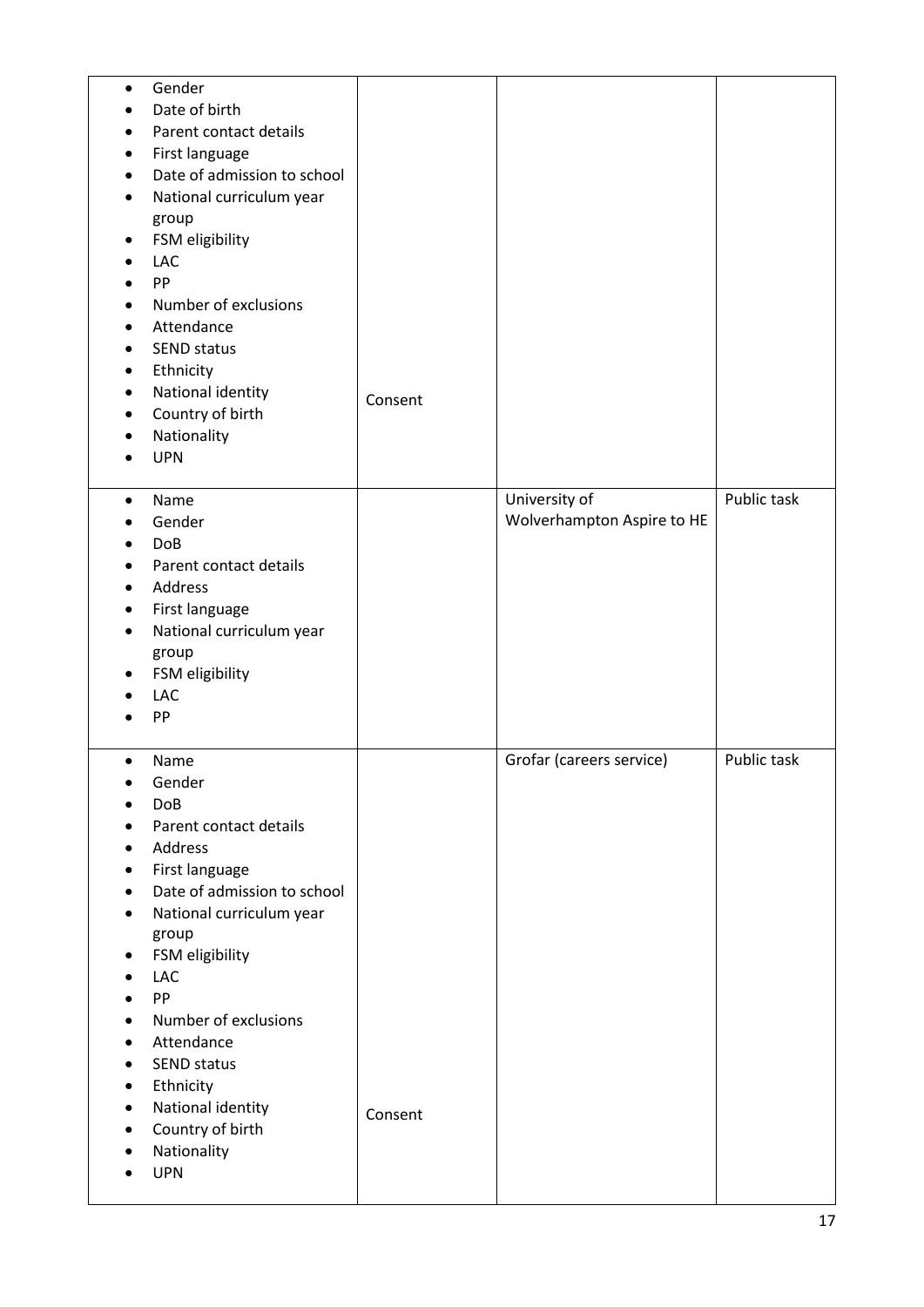| Student name<br>$\bullet$<br>Gender<br>National curriculum year<br>group<br>Health information                                                                                                                                                                                                                                                                                                                                                                                                                                                                                                                                                                                |         | Other schools<br>for intra-<br>school activities                                                                       | Public task |
|-------------------------------------------------------------------------------------------------------------------------------------------------------------------------------------------------------------------------------------------------------------------------------------------------------------------------------------------------------------------------------------------------------------------------------------------------------------------------------------------------------------------------------------------------------------------------------------------------------------------------------------------------------------------------------|---------|------------------------------------------------------------------------------------------------------------------------|-------------|
| Student name<br>$\bullet$<br>Gender<br>Date of birth<br>Address<br>$\bullet$<br>First language<br>Date of admission to school<br>$\bullet$<br>National curriculum year<br>$\bullet$<br>group<br>Eligibility for free school<br>meals<br>Whether a pupil is looked<br>after and the local authority<br>by whom the pupil is looked<br>after<br>Where a pupil has been but<br>is no longer looked after,<br>the type of order resulting<br>in them no longer being<br>looked after<br>Attendance records<br>including whether absence<br>was<br>authorised/unauthorised<br>and reasons for absence<br>SEN status, start date,<br>details of needs and<br>provision<br>Ethnicity | Consent | <b>CPOMS</b>                                                                                                           | Public task |
| Student name<br>$\bullet$<br>Gender<br><b>DoB</b><br>Parent contact details<br>Address<br>First language<br>٠<br>Date of admission to school<br>National curriculum year<br>$\bullet$<br>group<br>FSM eligibility<br><b>LAC</b><br>PP<br>Number of exclusions<br>Attendance<br><b>SEND status</b><br>Ethnicity                                                                                                                                                                                                                                                                                                                                                                |         | <b>Family Connect</b><br>$\bullet$<br>(safeguarding<br>incidents)<br>MyConcern<br>TootToot<br>Safeguarding<br>Platform | Public task |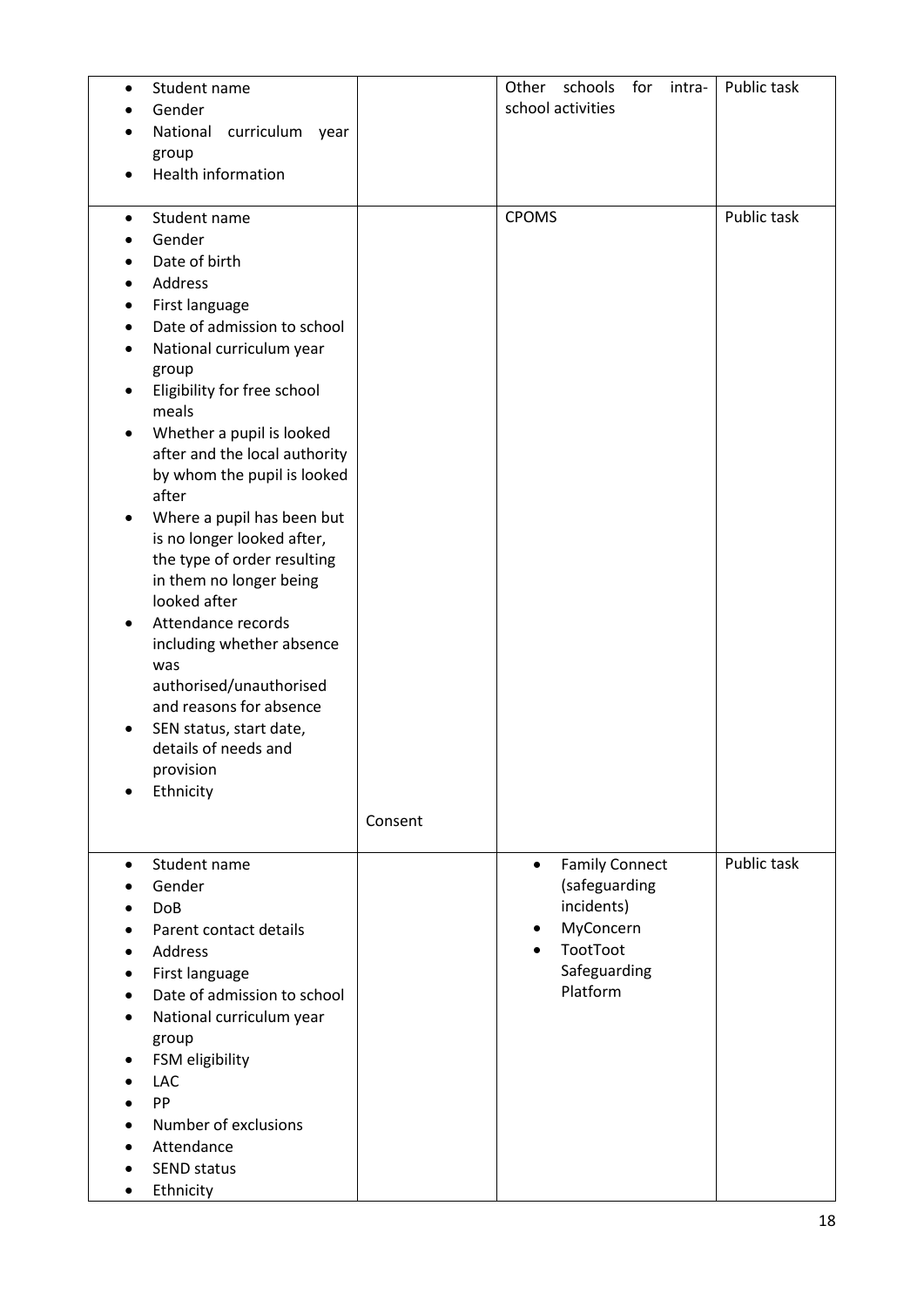| National identity<br>$\bullet$<br>Country of birth<br>$\bullet$                                                                                                                                                                                                                                                                                                                                                                                                                                                                                                                                                                                                                                                                                                                                                                                           |         |                                                                                                                                            |             |
|-----------------------------------------------------------------------------------------------------------------------------------------------------------------------------------------------------------------------------------------------------------------------------------------------------------------------------------------------------------------------------------------------------------------------------------------------------------------------------------------------------------------------------------------------------------------------------------------------------------------------------------------------------------------------------------------------------------------------------------------------------------------------------------------------------------------------------------------------------------|---------|--------------------------------------------------------------------------------------------------------------------------------------------|-------------|
| Nationality                                                                                                                                                                                                                                                                                                                                                                                                                                                                                                                                                                                                                                                                                                                                                                                                                                               |         |                                                                                                                                            |             |
| <b>UPN</b>                                                                                                                                                                                                                                                                                                                                                                                                                                                                                                                                                                                                                                                                                                                                                                                                                                                |         |                                                                                                                                            |             |
| Student name<br>٠<br>School year<br><b>Health information</b><br>Date of birth<br><b>SEN</b><br>Gender                                                                                                                                                                                                                                                                                                                                                                                                                                                                                                                                                                                                                                                                                                                                                    |         | PPA Cover/Curriculum<br>delivered by outside<br>agencies<br>Swimming teachers<br>٠<br>Forest schools<br>٠<br>Sports coaches<br>Bikeability | Public task |
| Student name<br>$\bullet$<br>Gender<br>Date of birth<br>Address<br>$\bullet$<br>First language<br>Date of admission to school<br>National curriculum year<br>$\bullet$<br>group<br>Eligibility for free school<br>meals<br>Whether a pupil is looked<br>٠<br>after and the local authority<br>by whom the pupil is looked<br>after<br>Where a pupil has been but<br>$\bullet$<br>is no longer looked after,<br>the type of order resulting<br>in them no longer being<br>looked after<br>Details of exclusions start<br>and end date, number of<br>sessions, fixed<br>length/permanent, reason<br>for exclusion<br>Attendance records<br>including whether absence<br>was<br>authorised/unauthorised<br>and reasons for absence<br>SEN status, start date,<br>details of needs and<br>provision<br>Ethnicity<br>Assessment data<br>Parent contact details | Consent | Virtual School Head at Local<br>Authority                                                                                                  | Public task |
| PP<br>National identity<br>$\bullet$<br>Country of birth<br>Nationality<br><b>UPN</b><br>$\bullet$                                                                                                                                                                                                                                                                                                                                                                                                                                                                                                                                                                                                                                                                                                                                                        |         |                                                                                                                                            |             |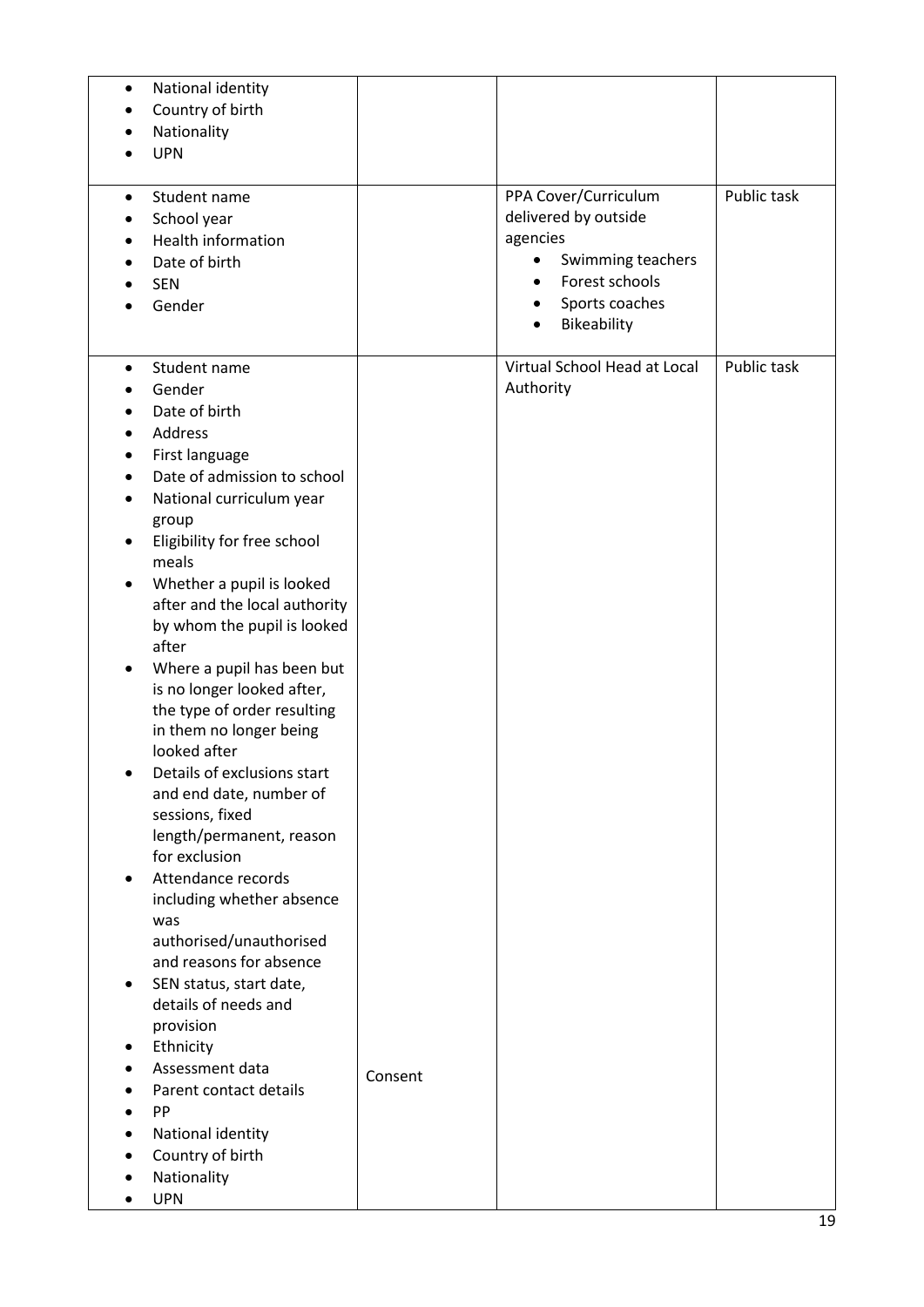| Student name<br>$\bullet$<br>Gender<br>$\bullet$<br><b>DoB</b><br>Parent contact details<br>Address<br>$\bullet$<br>First language<br>$\bullet$<br>Date of admission to school<br>National curriculum year<br>$\bullet$<br>group<br>FSM eligibility<br>٠<br><b>LAC</b><br>$\bullet$<br>PP<br>$\bullet$<br>Number of exclusions<br>$\bullet$<br>Attendance<br>$\bullet$<br><b>SEND status</b><br>Ethnicity<br>$\bullet$<br>National identity<br>$\bullet$ | Consent                                      | <b>Social Services</b>                            | Public task        |
|----------------------------------------------------------------------------------------------------------------------------------------------------------------------------------------------------------------------------------------------------------------------------------------------------------------------------------------------------------------------------------------------------------------------------------------------------------|----------------------------------------------|---------------------------------------------------|--------------------|
| Country of birth<br>$\bullet$<br>Nationality<br><b>UPN</b>                                                                                                                                                                                                                                                                                                                                                                                               |                                              |                                                   |                    |
| Student name<br>$\bullet$<br>Date of birth<br>Class<br>$\bullet$                                                                                                                                                                                                                                                                                                                                                                                         |                                              | Cool Milk (pupils aged under<br>5)                | <b>Public Task</b> |
| Information relating to Covid - 19<br>testing:<br>Name<br>Date of birth<br>Year Group<br>Parent contact number<br>Results of Covid - 19 testing                                                                                                                                                                                                                                                                                                          | Necessary for<br>reasons of public<br>health | Public Health and other<br>public health agencies | Public task        |